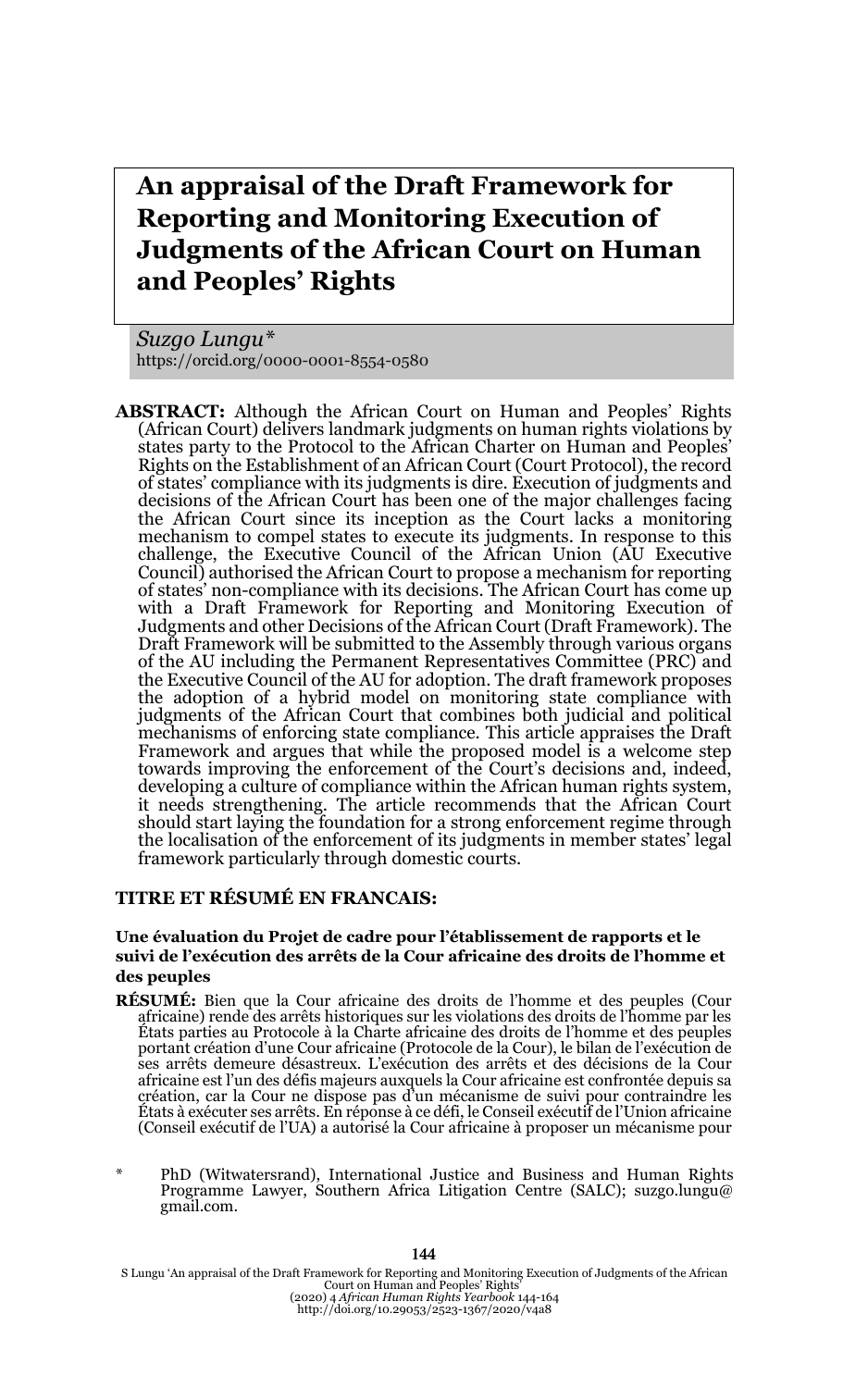identifier les cas de non-respect par les États de ses décisions. La Cour africaine a élaboré un projet de cadre pour l'établissement de rapports et le suivi de l'exécution des arrêts et autres décisions de la Cour africaine (le projet de cadre). Le projet de cadre sera soumis à la Conférence par l'intermédiaire de divers organes de l'UA, y compris le Comité des représentants permanents (COREP) et le Conseil exécutif de l'UA pour adoption. Le projet de cadre propose l'adoption d'un modèle hybride sur le suivi du respect par les États des arrêts de la Cour africaine qui combine à la fois des mécanismes judiciaires et politiques pour s'assurer que les Etats s'obligent. Cet article évalue le projet de cadre et fait valoir que, bien que le modèle proposé soit une étape importante vers l'amélioration de l'application des décisions de la Cour et, en fait, le développement d'une culture de respect de décisions au sein du système africain des droits de l'homme, il doit être renforcé. L'article recommande que la Cour africaine commence à jeter les bases d'un régime d'exécution fort en localisant l'exécution de ses jugements dans le cadre juridique des États membres, en particulier par le biais des tribunaux nationaux.

**KEY WORDS:** African Court, Draft Framework on Reporting and Monitoring Execution of Judgments, reforms, African Court's Rules and Procedure, localisation

#### **CONTENT:**

### **1 INTRODUCTION**

The African Court on Human and Peoples' Rights (African Court) was created through the Protocol to the African Charter on Human and Peoples' Rights on the Establishment of an African Court on Human and Peoples' Rights (Court Protocol), with the dual mandate of complementing and enhancing the protective mandate of the African Commission on Human and Peoples' Rights (African Commission).1 In pursuance of this mandate, the African Court has issued several judgments in favour of victims of human rights violations, including reparation orders of compensation,<sup>2</sup> amendment to laws,<sup>3</sup> provide legal aid to applicants,<sup>4</sup> and release of detainees.<sup>5</sup>

An examination of the African Court's Activity Report presented to the Assembly of Heads of State and Government (Assembly) of the African Union (AU) for the period 1 January- to 31 December 2019 (Activity Report) shows that judgments of the African Court have either been partially complied with,  $\frac{6}{5}$  or not complied with at all.  $\frac{7}{5}$  Only a few judgments were fully complied with.<sup>8</sup> As a result, several victims of

- 4 *Wilfred Onyango Nganyi and 9 Others v Tanzania,* Application 6/2013.
- 5 *Alex Thomas v Tanzania*, Application 5/2013.

<sup>1</sup> Court Protocol, art 2.

<sup>2</sup> *Norbert Zongo et al v Burkina Faso*, Application 13/2011, para 111.

<sup>3</sup> *Tanganyika Law Society et al v United Republic of Tanzania,* consolidated Application 9 & 11/2011; *APDF & IHRDA v Mali,* Application 46/16; *Lohe Issa Konate v Burkina Faso*, Application 4/ 2013, para 176.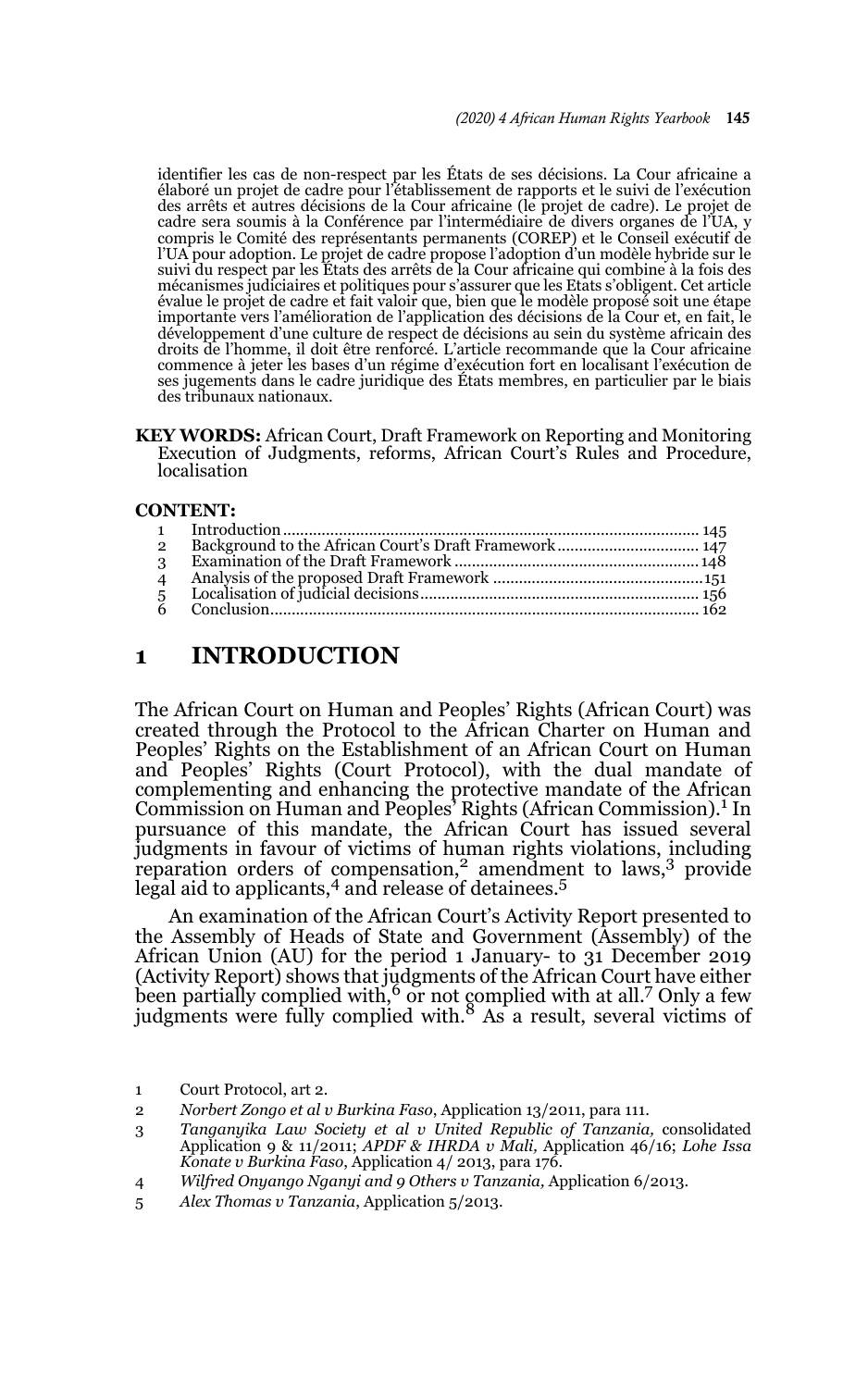human rights violations still remain without justice and this has been the trend for the past decade. An analysis of the African Court's docket discloses two interesting issues. First, there is a rise in the number of matters, both contentious cases and requests for advisory opinions. Second, the same cannot be said for the compliance rate of the African Court's judgments. With no entity to enforce its decisions, the African Court relies on the goodwill of states for compliance. Since starting its operations in 2006, execution of its judgments has been one of the major challenges facing the African Court. With the permission of the Executive Council of the AU (Executive Council), the African Court was requested to propose 'a concrete reporting mechanism'9 for enforcing state compliance with its judgments.

This article analyses the Draft Framework for Reporting and Monitoring Execution of Judgments and Other Decisions of the African Court on Human and Peoples' Rights (Draft Framework), which was in 2018 adopted by the African Court for presentation to the Assembly through the Permanent Representatives Committee (PRC) of the AU on the enforcement of the African Court's judgments.<sup>10</sup> The framers of the Draft Framework propose the adoption of a hybrid model that combines both the judicial and political systems of monitoring the African Court's judgments. This article argues that while the proposed model is a welcome step towards improving the enforcement of judgments and, indeed, developing a culture of state compliance with judgments, it needs strengthening. The African Court needs to start laying the foundation for enhancing the enforcement of judgments in the courts of state parties to the Court Protocol, using local legal frameworks through reforms. Localisation of judicial decisions entails the ability by states to allow the enforcement of decisions before, and by domestic courts using national rules and procedures. The article argues that the African Court can push through the principle of localisation by drawing lessons from existing and similar judicial organs at the subregional level of the African continent, namely, the Economic Community of West African States (ECOWAS) Court of Justice, the East African Community (EAC) Court of Justice, the Common Market

- 6 *Tanganyika Law Society and Legal Human Rights Centre and Reverend Christopher Mtikila*, consolidated Application 9 & 11/2011.
- 7 *John Lazaro v Tanzania,* Application 4/2014; See also *Evodius Rutachara v* Tanzania, Application 15/2016; *Alfred Agbesi Woyome v Ghana,* Application 1/ 2016; *African Commission v Kenya,* Application 6/2012. See also EX.CL/ 1204(XXXVI), *Decision on the Activity Report of the African Court on Human and Peoples' Rights* (2018) para 13; EX.CL/1126(XXXIV), *Activity Report of the African Court on Human and Peoples' Rights* (2019) para 18.

- 9 EX.CL/Dec.1013(XXXIII) *Decision on the Activity Report of the African Court on Human and Peoples' Rights* (2018), para 4; M Plagis 'Implementation of the judgments of the African Court on Human and Peoples' Rights' 6 Au available at http://www.acthprmonitor.org/implementation-of-the-judgmentsof-the-african-court-on-human-and-peoples-rights/ (accessed 10 August 2020).
- 10 EX.CL/1126(XXXIV), *Activity Report of the African Court on Human and Peoples' Rights* (2019)*,* Annex 1, available at https://en.african-court.org/images/ Activity%20Reports/Activity%20report%20January%20-%20December%20%20 2018.pdf (accessed 30 October 2020) (Draft Framework).

<sup>8</sup> *Konate v Burkina Faso* (n 3)*;* EX.CL/1204(XXXVI).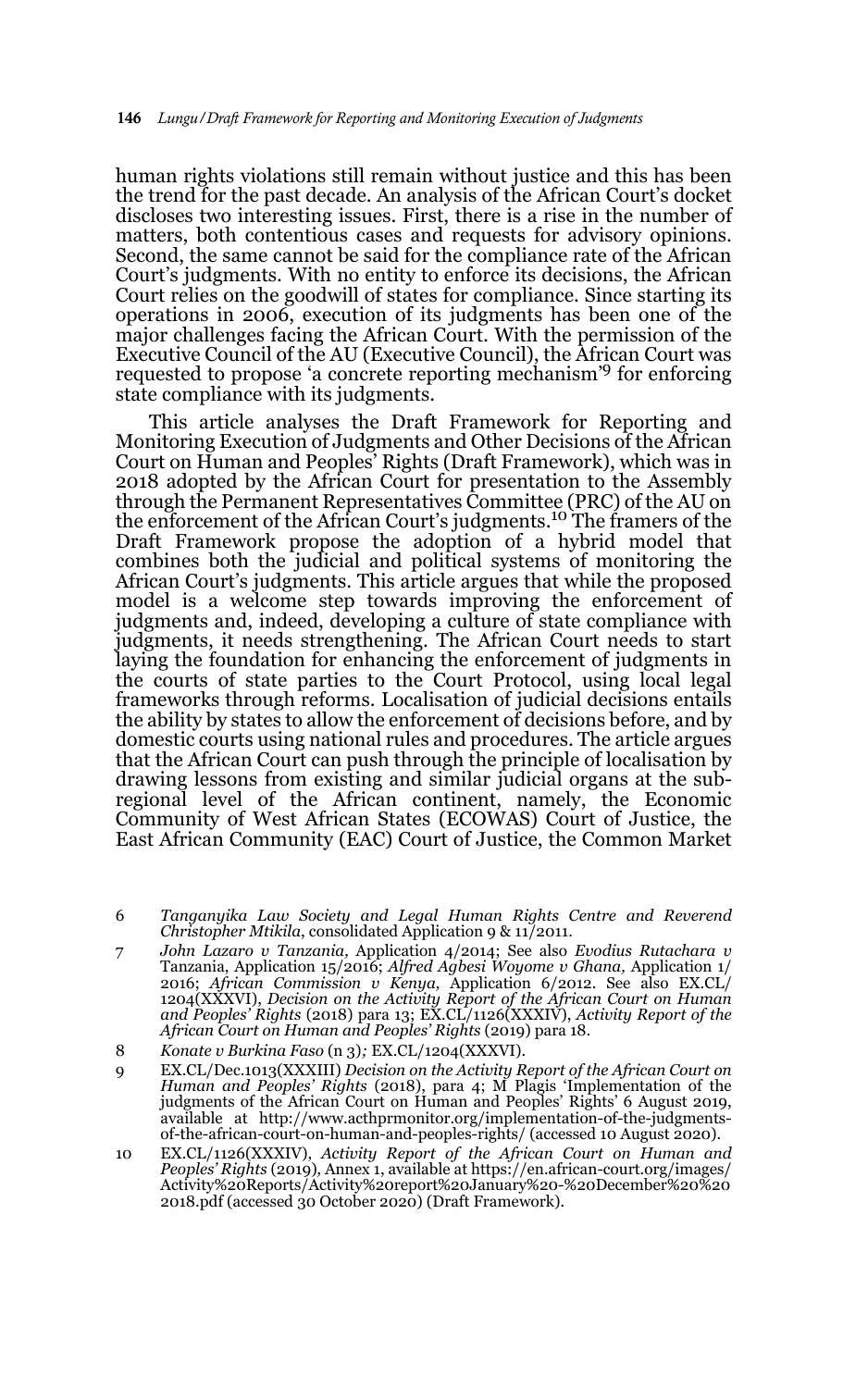for Eastern and Southern Africa (COMESA) Court, and the Southern Africa Development Community (SADC) Tribunal.

This article is structured as follows: the first part discusses the background to the adoption of the Draft Framework. The second part examines the draft framework by analysing the steps proposed for enforcing African Court's judgments including challenges that may possibly arise in future. The third part analyses the Draft Framework in detail while offering a critical commentary of the hybrid model as proposed by the African Court. The fourth part discusses the concept of localisation of judicial decisions as an additional tool to strengthening state compliance with decisions of the Court. The concluding part provides some recommendations for enhancing states' compliance with the African Court's judgments.

# **2 BACKGROUND TO THE AFRICAN COURT'S DRAFT FRAMEWORK**

The jurisdiction of the African Court extends to cases of states' compliance with the African Charter on Human and Peoples' Rights (African Charter) and other international and regional human rights instruments ratified by member states. Once a judgment is delivered and communicated to respondent states, they are obligated to comply with its decisions. Over the years, state compliance with judgments of the African Court has been problematic. In cases of non-compliance, article 31 of the Court Protocol obliges the African Court to 'specify, in particular, the cases in which a state has not complied with' its judgment and report these instances to the Assembly during each of its regular sessions. According to article 29(2) of the African Court Protocol, the Executive Council is mandated to monitor execution of the judgments of the African Court on behalf of the Assembly.

However, it has not fully taken up its mandate to the satisfaction of many for various reasons including politics; non-imposition of sanctions; absence of enforcement mechanisms, both regionally and domestically; non-participation of national courts and the abusive usage of the principle of state sovereignty.<sup>11</sup> The Executive Council's failure to take up its monitoring obligation is also partly blamed on overreliance on non-compliance reports annually submitted by the African Court.<sup>12</sup> Current processes and mechanisms for monitoring judgments of the African Court are inadequate<sup>13</sup> and need comprehensive evaluation.

<sup>11</sup> RC Liwanga 'From commitment to compliance: enforceability of remedial orders of African Court of Human Rights' (2015) 41 *Brooklyn Journal of International* Law 98, 103; R Murray and others 'Monitoring implementation of the decisions and judgments of the African Commission and Court on Human and Peoples' Rights' (2017) 1 *African Human Rights Yearbook* 150-166.

<sup>12</sup> Murray and others (n 11) 158.

<sup>13</sup> Murray and others (n 11) 150.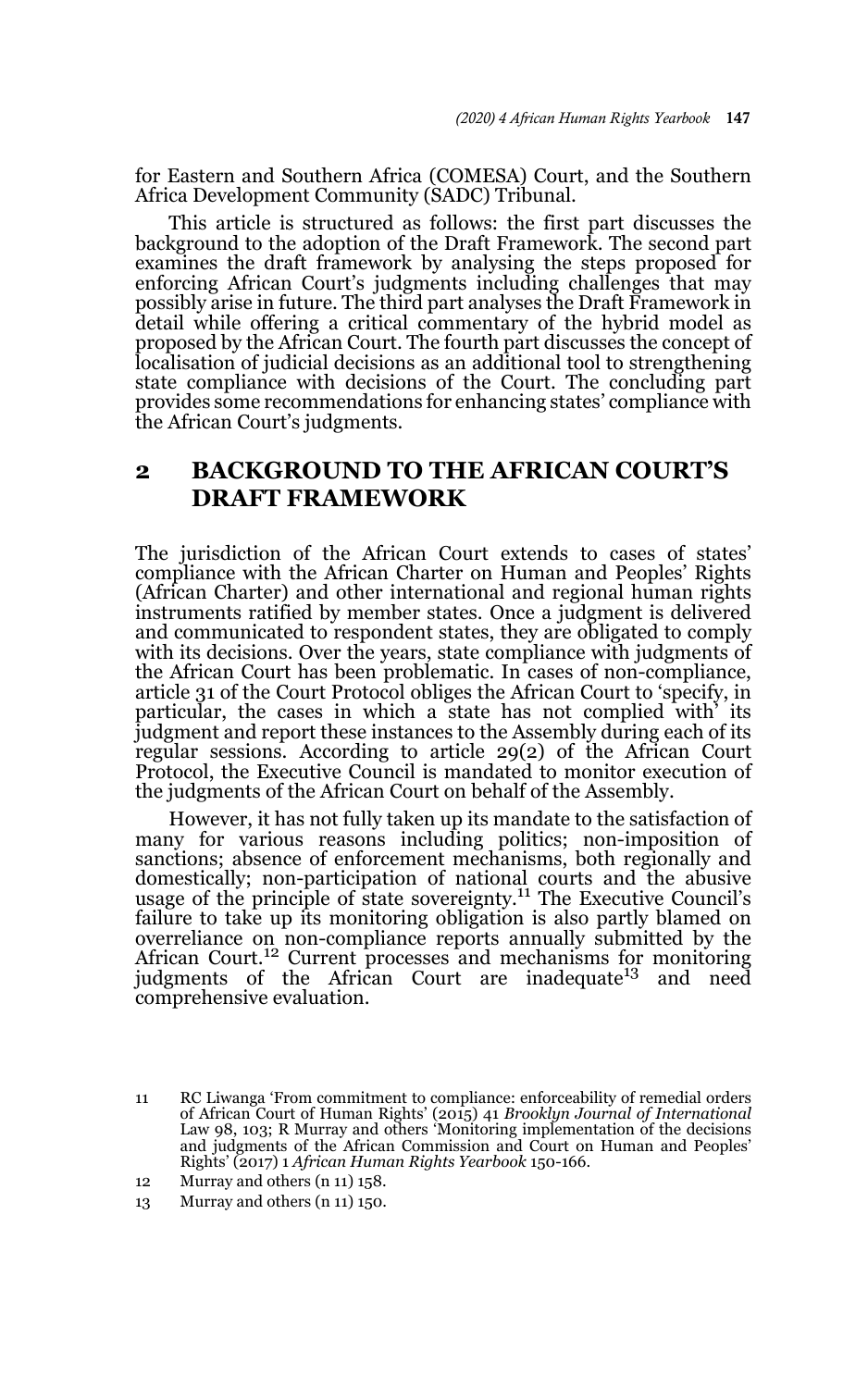In order to effectively take up its role and find a solution to this problem, the Executive Council requested the African Court

in collaboration with the PRC and the Commission, to undertake an in-depth study on mechanisms and framework of implementation, to enable the Executive Council effectively monitor execution of the judgments of the Court in accordance with Articles 29 and 31 of the Protocol to the African Charter on Human and Peoples' Rights on the Establishment of the African Court on human and peoples' Rights.<sup>14</sup>

It is interesting to observe that the Executive Council's request is directed at the African Court yet both article 29(2) of the Protocol and rule 64(2) of the Interim Rules of the Court emphatically delegate the monitoring function of states' compliance with judgments of the African Court to the Executive Council.15 The delegation of the above task, while misplaced, must be understood as an attempt by the Executive Council to benefit from independent evaluation of its roles in monitoring state compliance with judgments of the African Court.

# **3 EXAMINATION OF THE DRAFT FRAMEWORK**

With the help of a consultant, the African Court proposes the adoption of an eight step-by-step Draft Framework for monitoring judgments of the African Court. The African Court's proposal is that states' compliance with its judgments should be monitored by a special unit called the 'formal Monitoring and Reporting Unit within the Registry' of the African Court (the Unit).16 The Unit must also act as a depository<sup>17</sup> for the execution reports from member states and other interested parties. The focus of states' execution reports will be on progress made in line with the African Court's judgment.<sup>18</sup> An extension on when compliance reports should be submitted may be granted to a state in accordance with Rules of Procedure and Practice of the African Court (Rules and Procedure) within which it may submit execution reports.<sup>19</sup> In terms of assistance and technical support, a state may seek financing from the African Court or AU's policy organs through a yet to be set up fund.<sup>20</sup>

Under the proposed Draft Framework, states will be required to submit their execution reports using a yet to be drawn up <br>'Implementation Reporting Template'.<sup>21</sup> In order to come up with compliance reports, the African Court may seek information from various reliable sources including 'the United Nations, as well as institutions and organs of the African Union, (National Human Rights

- 15 GJ Naldi 'Observation on the Rules of the African Court on Human and Peoples' Rights' (2014) 14 *African Human Rights Law Journal* 366, 386.
- 16 Draft Framework (n 10) para 4(i), 2.
- 17 Draft Framework (n 10) para 11.

- 19 Draft Framework (n 10) para 7.
- 20 As above.
- 21 Draft Framework (n 10) para 2(ii).

<sup>14</sup> EX.CL/Dec.1013(XXXIII) (n 9) para 4.

<sup>18</sup> As above.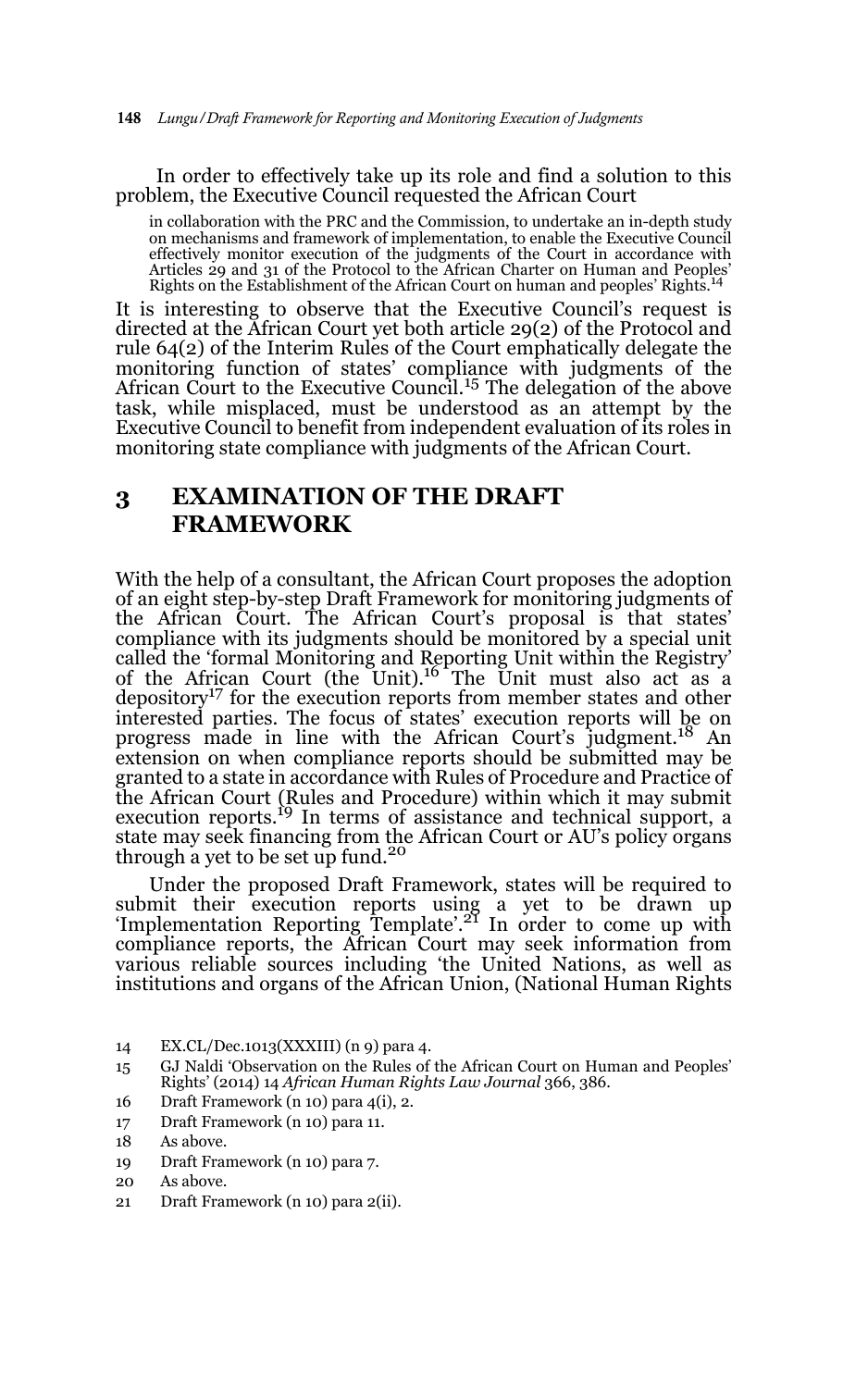Institutions) and Non-Governmental Organisations'.22 The credibility of both, the independent sources and submitted information will most likely attract scrutiny during this stage of the proceedings. A determination will only be issued by the African Court after adopting<br>compliance reports from parties to the case and other stakeholders<sup>23</sup> and 'after the expiry of the reporting period'.<sup>24</sup> It is only in cases of noncompliance by a state with 'the decision in part or in full',<sup>25</sup> will the African Court convene compliance hearings.

The Draft Framework also proposes the holding of compliance hearings that will be based on a yet to be adopted Rules of Procedure and convened on two conditions. First, upon receiving a request from any party to the case<sup>26</sup> and second, pursuant to a decision arrived at by the African Court pursuant to its '*suo motu'* powers*.* 27 However, the African Court will only convene compliance hearings pursuant to its *suo motu* powers in four circumstances. First, when 'there is a dispute between the parties on whether or to what extent the decision has been implemented<sup>7</sup>.<sup>28</sup> Second, when 'the Respondent State has not submitted a compliance report to the African Court'.<sup>29</sup> Third, when there are no responses to the queries raised against a state's compliance report by the Court.30 Finally, when the Court has received information about the respondent state's failure to comply with the African Court's judgment or that it 'is otherwise violating [its] order'.<sup>31</sup> During the compliance stage, the African Court may 'undertake on-site visits (factfinding mission) to directly appreciate progress on implementation'<sup>32</sup> of the African Court's judgment or it may endorse consensual compliance agreements.<sup>33</sup>

The African Court's compliance judgments must establish whether the state has fully, partially or completely failed to comply with its determination.34 Its compliance judgment must not only 'refer to the original judgment as to which aspects of the order have or have not been implemented'35 but also explicitly 'underscore the outstanding elements necessary to attain full compliance by the State'.<sup>36</sup> Where compliance hearings fail to take place, the African Court may instruct 'the Registry to notify the parties on the status of compliance for

- 22 Draft Framework (n 10) para 11.
- 23 Draft Framework (n 10) para 12.
- 24 As above.
- 25 Draft Framework (n 10) para 13.
- 26 para 13(a).
- 27 para 13(b).
- 28 para 13(i).
- 29 para 13(ii).
- 30 para 13(iii).
- 31 para 13(iv).
- 32 para 13(c).
- 33 para 14.
- 34 para 15.
- 35 As above.
- 36 Draft Framework (n 10) para 15.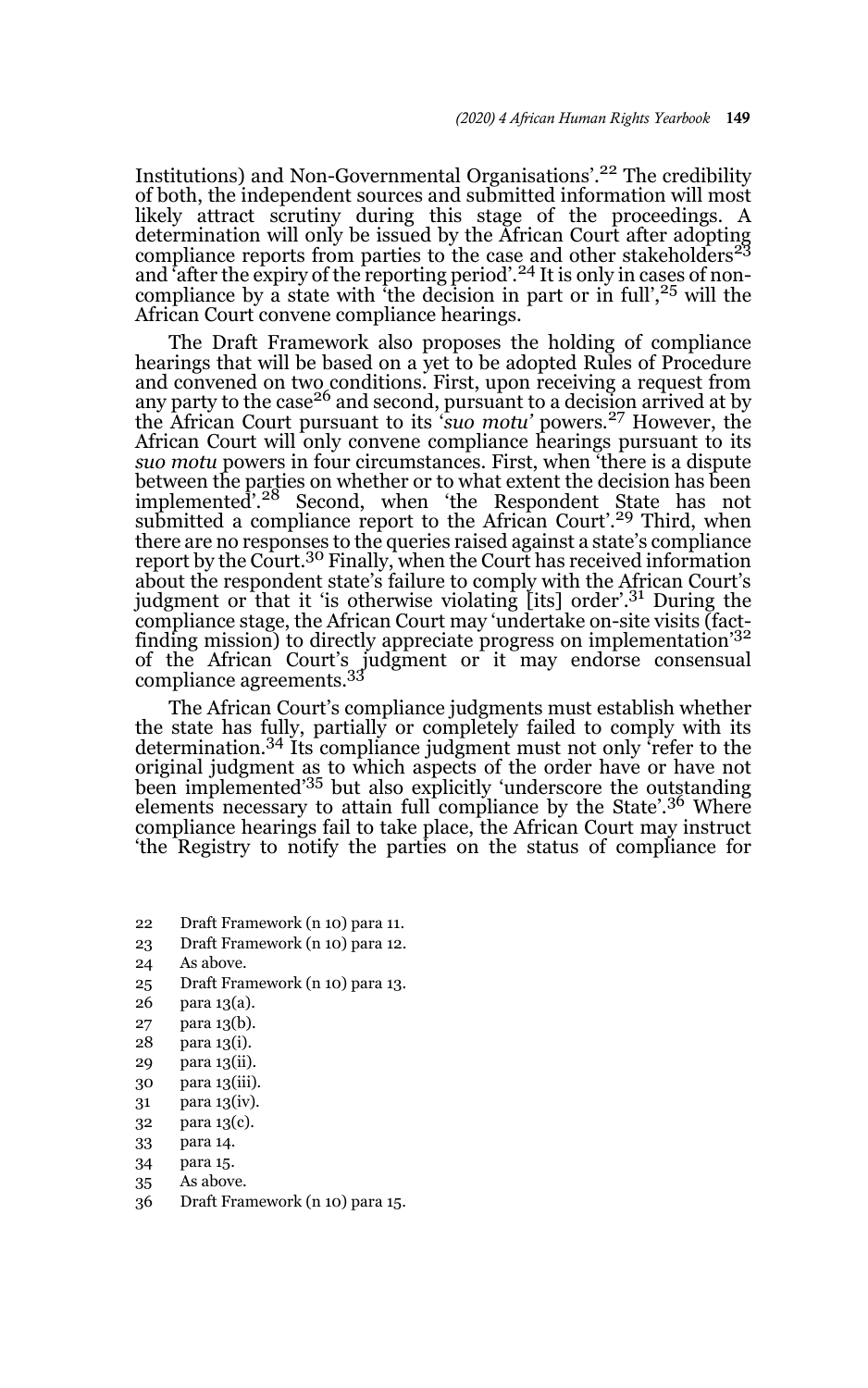purposes of reporting'.<sup>37</sup> Cases where a state has failed to comply will be labeled as 'non-compliant'.<sup>38</sup> Labeling of a case as 'non-compliant'. will happen where 'none of the parties fails to respond';<sup>39</sup> or fails to submit 'a report within the stated time'.<sup>40</sup> A case will be removed from the 'non-compliant' category when 'the Respondent State has formally submitted its implementation report provided under the Protocol, and Court Rules'.<sup>41</sup>

The Assembly retains the power to impose sanctions against noncompliant states in accordance with the terms of article 23 of the Constitutive Act.42 However, sanctions may be imposed only in 'in deserving cases'.<sup>43</sup> What constitutes 'deserving cases' has not been defined under both the Constitutive Act and the proposed Draft Framework. It would be ideal for the Draft Framework to explicitly clarify the criteria for qualifying cases as 'deserving' under the African Court Rules and Procedure.

The Draft Framework permits the Assembly to discuss, 'prior to a final decision of the Assembly on the matter',<sup>44</sup> with non-complying state(s) any alternative measures for purposes of ensuring compliance. Where a state fails to implement a decision adopted by the Executive Council after being authorised to do so, the PRC may be requested to follow-up with the respondent state.45 In the exercise of its powers under this authority, the PRC may recommend to the Executive Council for the deployment of a number of incentives including provision of support by any AU organ and other institution with relevant functions to the respondent state.<sup>46</sup> The PRC may also set down a timeframe of 'three months' within which the respondent state may engage with the AU organ on compliance.<sup>47</sup> The PRC may also give the responsible state flexibility on the time within which it should report its compliance. However, the period must not exceed six months, which can be extended by a further period of three months.<sup>48</sup> The provision of time extensions and other incentives to responsible states is a recipe for problems. States may capitalise on such provisions to delay the implementation process of the African Court's judgment.

- 37 para 18.
- 38 As above.
- 39 Draft Framework (n 10) para 18.
- 40 As above.
- 41 Draft Framework (n 10) para 18.
- 42 Constitutive Act of the African Union (2000).
- 43 Draft Framework (n 10) para 41(v).
- 44 para 41(ii), (iii).
- 45 para 27.
- 46 para 27(a).
- 47 para 27(b).
- 48 As above.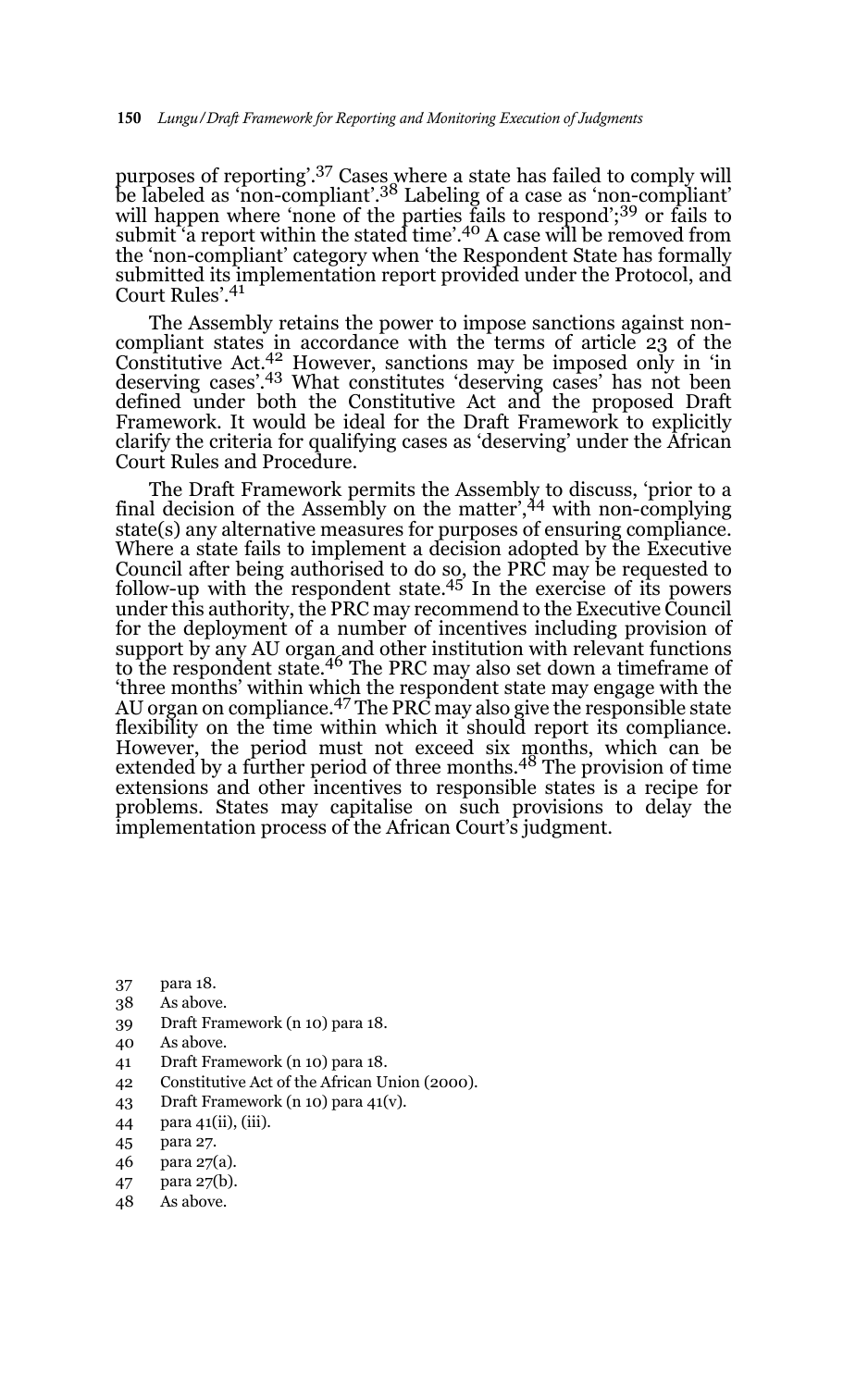# **4 ANALYSIS OF THE PROPOSED DRAFT FRAMEWORK**

As earlier stated, the Draft Framework proposes a hybrid model which<br>combines the 'judicial'<sup>49</sup> and 'political'<sup>50</sup> models of supervising state compliance with judgments of the African Court. The 'judicial' and 'political' models are practiced by the Inter-American Court on Human Rights (Inter-American Court) and the European Court on Human Rights (European Court), respectively.<sup>51</sup> The enforcement of judgments by the above two tribunals is slightly different. Supervision of state compliance with judgments of the European Court is undertaken by the Committee of Ministers of the Council of Europe  $(CoM).5<sup>2</sup>$  In practice, the CoM is advised and assisted by the Department for the Execution of Judgments of the Court.<sup>53</sup> Under this system, political institutions within the Council of Europe play an active role in ensuring that states comply with decisions of the European Court. The proposal to set up the unit under the Draft Framework is, therefore, drawn from this practice. Like the European Court, where the CoM, a political body, monitors states' compliance with judgments of the European Court, the Unit is also earmarked for a similar role.

Under the Inter-American system, on the other hand, the Inter-American Court takes a central and active role in ensuring that states implement its judgments. The American Convention on Human Rights (American Convention) did not originally establish a body to monitor states' compliance with judgments of the Inter-American Court. Judges<br>developed this practice<sup>54</sup> and influenced its acceptance by the Organisation of American States (OAS) General Assembly.55 The Inter-American Court relied on a number of provisions of the American Convention to establish its legal basis.56 The Inter-American Court, on its own initiative, developed procedures where its compliance phase of litigation specifically focuses on developing measures that would compel states to implement its decisions including reparation orders. In other words, the Inter-American Court leaves the responsibility of

49 Draft Framework (n 10) para 9.

- 51 See R Murray 'Implementation of the judgments of the African Court on Human and Peoples' Rights' *The ACtHPR Monitor*, 6 August 2019, available at http:// www.acthprmonitor.org/implementation-of-the-judgments-of-the-african-courton-human-and-peoples-rights/ (accessed 19 September 2020).
- 52 Article 46, European Convention of Human Rights and Fundamental Freedoms.
- 53 Council of Europe, *Department for the Execution of Judgments of the European Court of Human Rights: presentation of the Department, available at https://*<br>www.coe.int/en/web/execution/presentation-of-the-department (accessed www.coe.int/en/web/execution/presentation-of-the-department 6 August 2020).
- 54 *Baena-Ricardo et al. v Panama,* Inter-American Court (28 November 2003) (Competence) paras 110-113.
- 55 AG/RES.1330 (XXV-O/95), *Observations and Recommendations Concerning the Annual Report of the Inter-American Court of Human Rights* (1995).
- 56 *Velasquez Rodriguez v Honduras,* Inter-American Court (10 September, 1996) (Compliance with Judgment).

<sup>50</sup> para 7.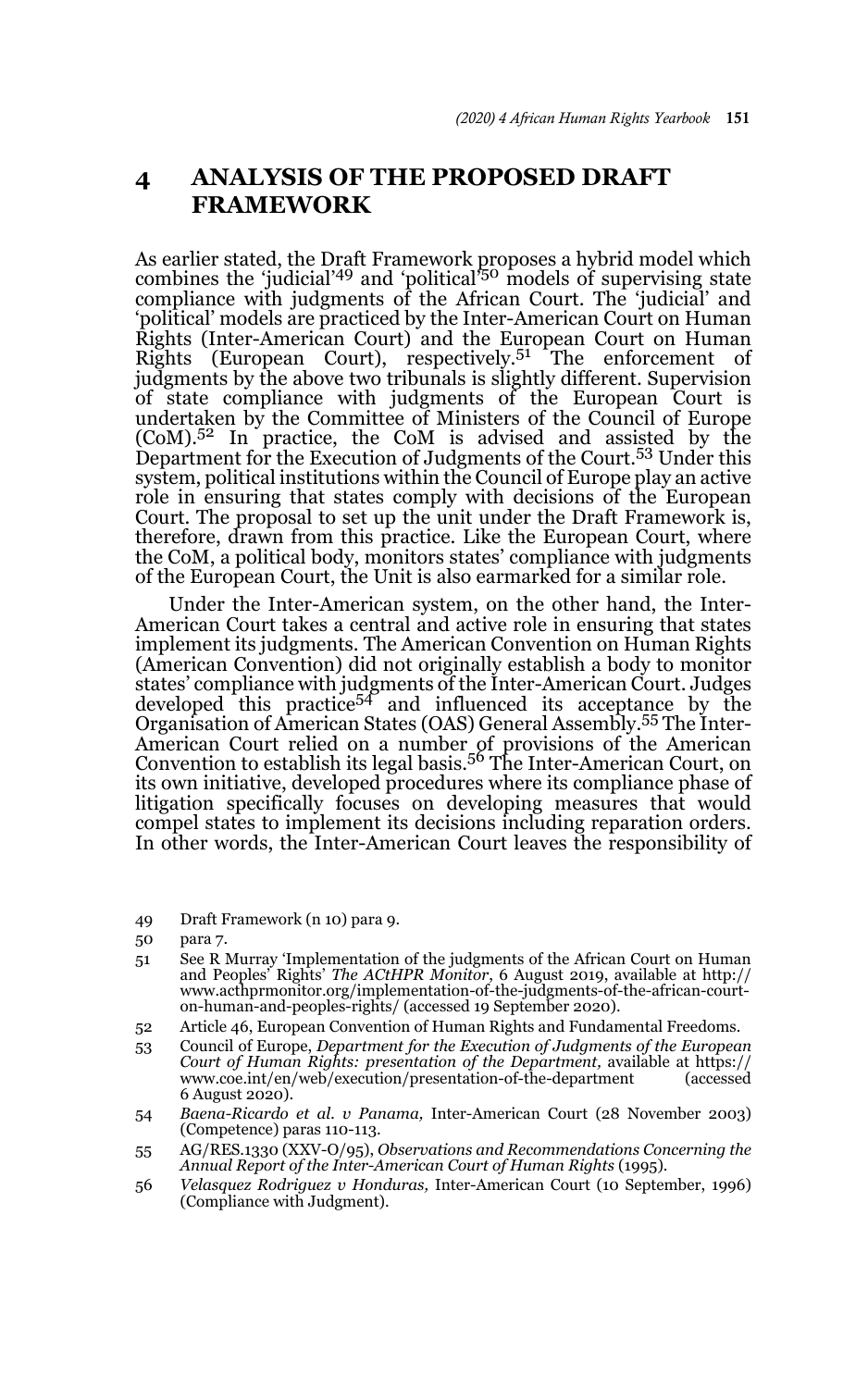monitoring state compliance with its decisions to the Inter-American Court itself. This is where the Draft Framework slightly differs from the Inter-American Court as, although the African Court has the opportunity to monitor states' compliance with its judgments, it does not actively do so like the Inter-American Court. Although the OAS General Assembly receives reports on state compliance, it does not actively monitor implementation of the said judgements.

The adoption of a hybrid model by the African Court is opportune as it progressively equips it with the ability to adapt and utilise all available avenues for ensuring that its judgments are complied with by states. It also enables the African Court to be actively involved in ensuring that states comply with its judgments. With the proposed hybrid model, enforcement of the African Court's judgments is no longer the sole responsibility of, as it will be argued below, non-judicial institutions. However, the concern with the hybrid model is the overreliance on non-judicial institutions in the enforcement of the African Court's judgments. This is significant considering that states are currently showing resistance to the determinations of both the African Court and the African Commission on Human and Peoples' Rights (African Commission). For instance, the PRC in 2018 adopted a decision criticising parts of the Activity Report of the African Commission and the African Court that condemned member states for failing to comply with their decisions. In this resolution, the PRC adopted the following decision:<sup>57</sup>

The naming and shaming of Member States should be avoided to the extent possible as this does not create a conducive environment between the Court and member states. In this regard, it was proposed that the Court should have other channels of dialogue with Member States on challenges being faced by the Court.

The above decision was adopted in support of Rwanda's contention that the activity reports of the two bodies lack impartiality against the country.58 At the PRC meeting, Rwanda

informed the PRC that the non-execution of the Court orders on provisional measures was deliberate in relation to the court accepting applications from genocide fugitive convicts. In addition Rwanda requested that paragraph 10 of the draft Decision, relating to the report of the African Court on Human and Peoples' Rights related to the refusal of the United Republic of Tanzania and the Republic of Rwanda to comply with provisional measures ordered by the Court be deleted.<sup>59</sup>

The above unfavourable reaction of Rwanda is further compounded by the actions of some of the member states who have withdrawn their article 34(6) declaration to the African Court Protocol which allows individuals and non-governmental organisations direct access to the African Court.<sup>60</sup>

58 Draft Framework (n 10) para 110 (x).

<sup>57</sup> See PRC/Rpt(XXXV)Rev.1, *Report of the Thirty-Fifth Ordinary Session of the PRC*, (2018), para 110 (xiii).

<sup>59</sup> As above.

<sup>60</sup> Tanzania withdrew its declaration on 14 November 2019. See information on member states that withdrew their declaration from African Court's official website, available at https://www.african-court.org/en/index.php/basic-docu ments/declaration-featured-articles-2 (accessed 7 August 2020).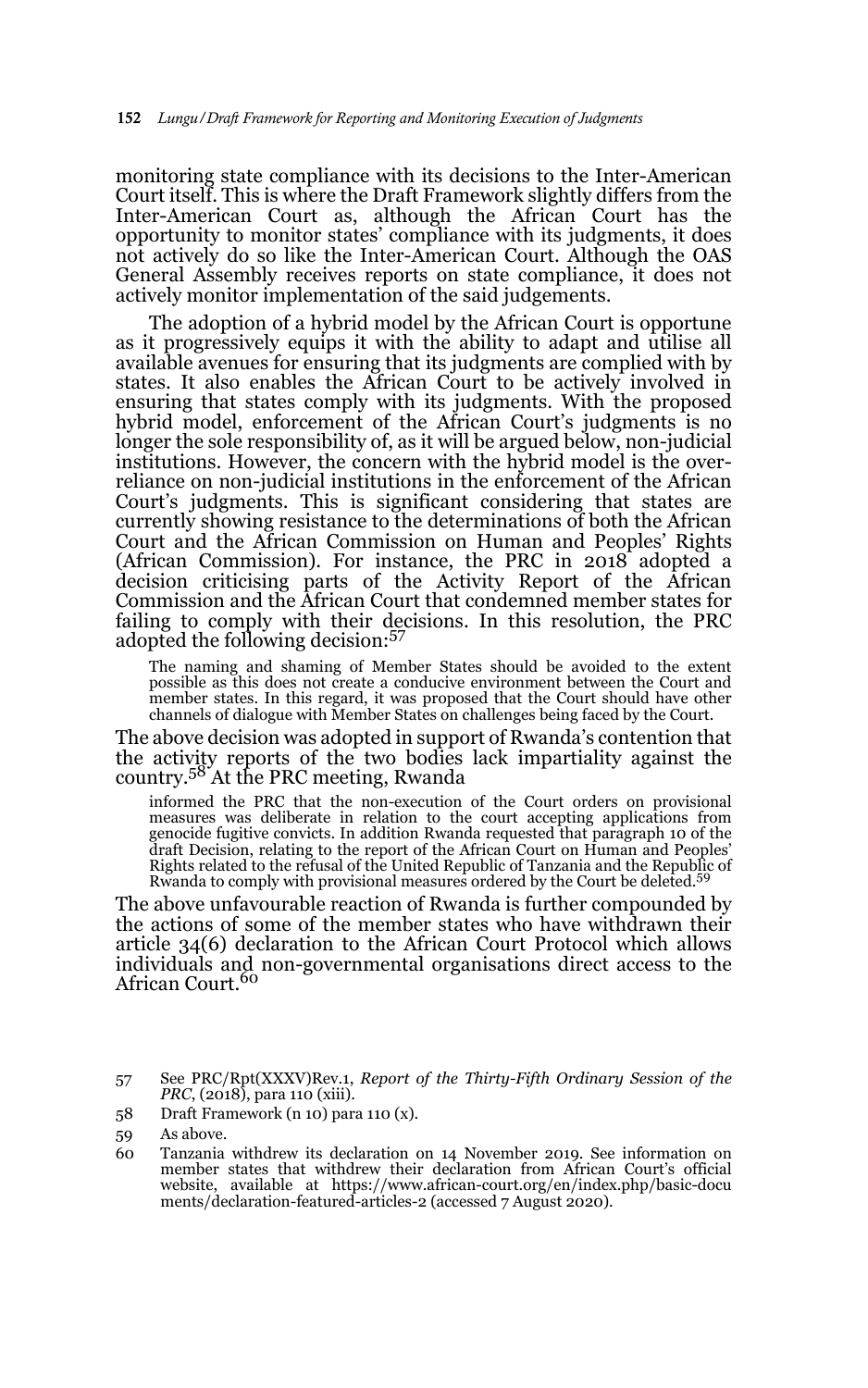While the position of the African Court in the eight step-by-step proposals contained in the Draft Framework are well articulated, there is an over-ascription to non-judicial institutions from step IV (submission of report to the Executive Council through the PRC)<sup>61</sup> to step VII (Assembly adopting actions on enforcing the judgment).<sup>62</sup> There is nothing inefficient in fortifying the enforcement of the Court's judgments through political institutions. However, it is difficult to reconcile concrete successes behind this practice internationally. Actually, on this point, the results are mixed and unconvincing.<sup>63</sup>

With regard to step V of the Draft Framework, the PRC 'may' recommend a number of incentives to be deployed including establishing a fund which will go towards the responsible state's implementation of the decision.64 When the report is taken to the Executive Council under step VI of the Draft Framework, it 'may' be referred 'back to the PRC for follow-up until a time to be decided, which will not exceed the timeline provided for follow-up under the PRC'. The Draft Framework is silent on what will happen to those states that failed to comply with the orders of the African Court even after their cases were referred back to the PRC. It is also silent on what happens if a state's delay to implement the African Court's judgment is as a result of the conduct of one of the African Union's organs'. For instance, what will happen if, after the Executive Council refers back a case to the PRC, the latter exceeds 'the timeline provided for follow-up under the PRC'?<sup>66</sup> These are some of the issues that could be considered for interrogation in the Draft Framework.

Further, the Draft Framework provides that states that have complied with the judgment of the African Court 'may' be recognised and those that have failed to comply may be called upon 'to undertake necessary measures for implementation as set out by the Court or agreed during the engagement with the PRC and the Executive Council.'67 In cases of non-compliance, the Assembly 'may decide to deploy' measures including 'recommendations and draft decisions submitted by the Executive Council'.68 The above wording of the Draft Framework does not 'mandate' nor 'compel' AU's political organs to enforce judgments of the African Court. The provisions are simply not binding nor oblige a respondent state; instead the African Court is not only reduced to a spectator who is dependent on political processes to play out before intervening, but also powerless in light of the step-bystep format of the Draft Framework.

It is also significant to note that although the AU organs adopt decisions by consensus, the fact that the Draft Framework proposes the

- 61 Draft Framework (n 10) para 7.
- 62 Draft Framework (n 10) para 11.
- 63 Liwanga (n 11).
- 64 Draft Framework (n 10).
- 65 Draft Framework (n 10) para 33.
- 66 As above.
- 67 Draft Framework (n 10) para 34.
- 68 para 41.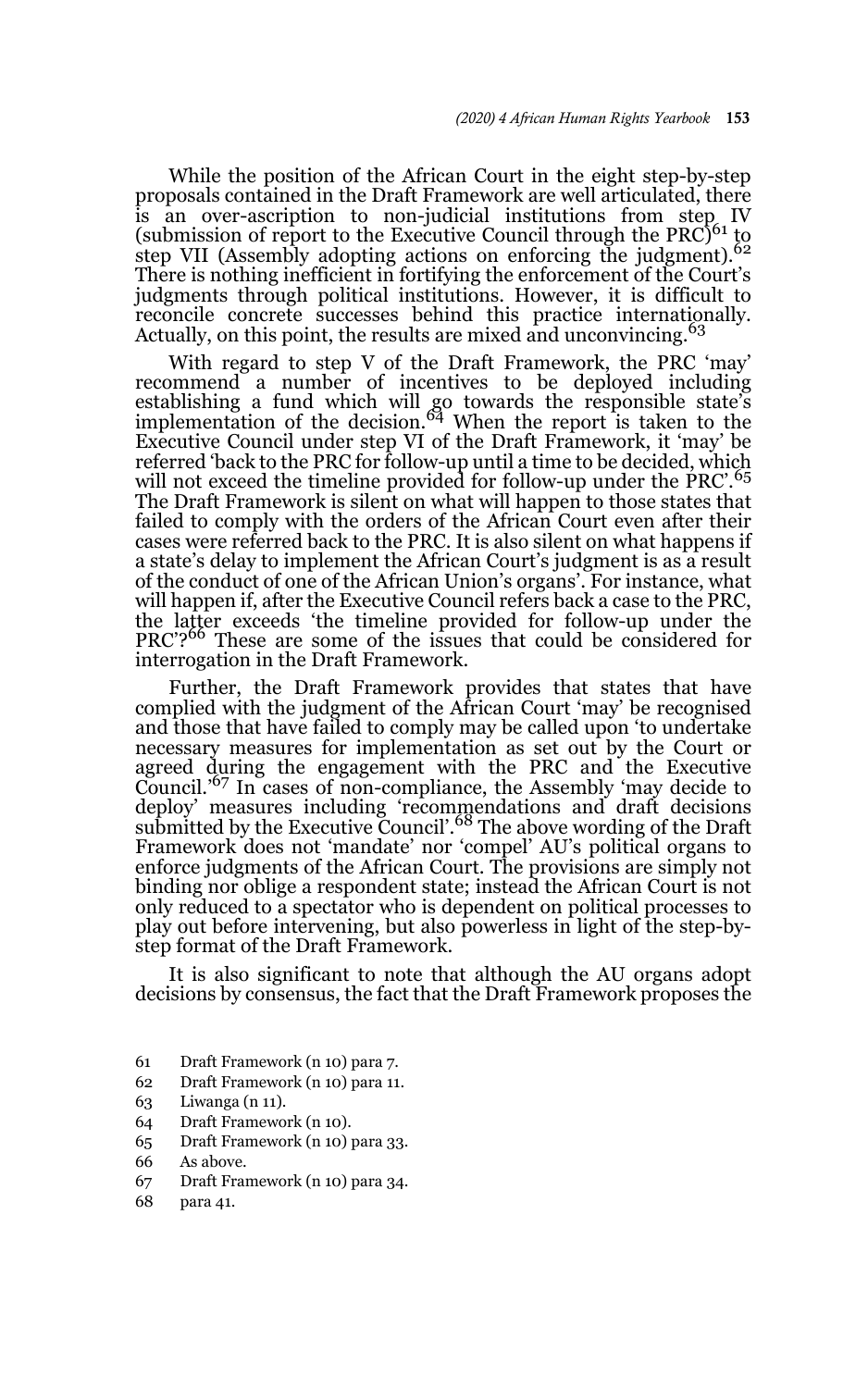consideration of compliance reports by various organs of the AU raises<br>the challenge of voting procedures.<sup>69</sup> According to article 7 of the Constitutive Act, decisions of the Assembly are undertaken by consensus or an affirmative vote of two-thirds of the member states of the Union.70 The same applies to voting procedures related to decisions of the Executive Council<sup>71</sup> and the PRC.<sup>72</sup> These voting procedures create the perception that political rather than legal reasons are behind<br>the adoption of their decisions.<sup>73</sup> If politics dominate the decision making processes of the AU organs while monitoring state compliance with decisions of the African Court, there is likelihood that all the three AU organs proposed by the Draft Framework to monitor state compliance will be compromised and the monitoring process may face difficulties.

Another drawback relates to the invocation of sanctions. According to article 23 of the Constitutive Act, sanctions may be imposed only in 'deserving cases'. However, article 23 of the Constitutive Act is problematic in a number of ways. First, as observed by Liwanga, the adoption of sanctions against non compliant states is not mandatory.74 Second, 'the characteristics of political and economic sanctions are ambiguous given that the provisions of the AU Constitutive Act on this issue are not 'eloquent' enough.<sup>75</sup>

Another difficulty with the Draft Framework is the proposition of the hybrid model itself. As already alluded to, the hybrid model was settled for after a comparative study on how the Inter-American Court and the European Court monitor states' implementation of their judgments. Both the Inter-American Court and the European Court face numerous challenges pertaining to state compliance with their own judgments. 76 Studies conducted by a number of commentators

- 69 Liwanga (n 11) 137.
- 70 See also Rule 18 of the Rules of Procedure for the Assembly.
- 71 Article 11 of the Constitutive Act; also Rule 19 of the Rules of Procedure for the Executive Council.
- 72 Rule 13 of the Rules of Procedure for the PRC.
- 73 Liwanga (n 11) 137-139.
- 74 Liwanga (n 11) 139.
- 75 As above.
- 76 For a compressive and interesting analysis on the literature on this subject: SL Saborio 'Successes and failures of the Inter-American system of human rights in the case of *Baena Ricardo et al v Panama*' (Case Law 25)' (2009) 5 *Revista Centre for Justice and International Law* 38; A Huneeus 'International criminal law by other means: the quasi-criminal jurisdictions of the human rights courts'<br>(2013) 107(1) *American Journal of International Law* 1-44; D Baluarte<br>'Strategizing for compliance: the evolution of a compliance phase of I American Court litigation and the strategic imperative for victims' representatives' (2012) 27 *American University International Law Review* 263; SR Ratner and others (eds) *Accountability for human rights atrocities in international law: beyond the Nuremberg legacy* (2009); BD Tittemore 'Ending impunity in the Americas: the role of the Inter-American human rights system in advancing accountability for serious crimes under international law' (2006) 12 *South Western Journal of Law and Trade America* 429; TM Antkowiak 'Remedial approaches to human rights violations: the Inter-American Court of Human Rights and beyond' (2008) 46 *Columbia Journal of Transnational Law* 351; JL Cavallaro and others 'Re-evaluating regional human rights litigation in the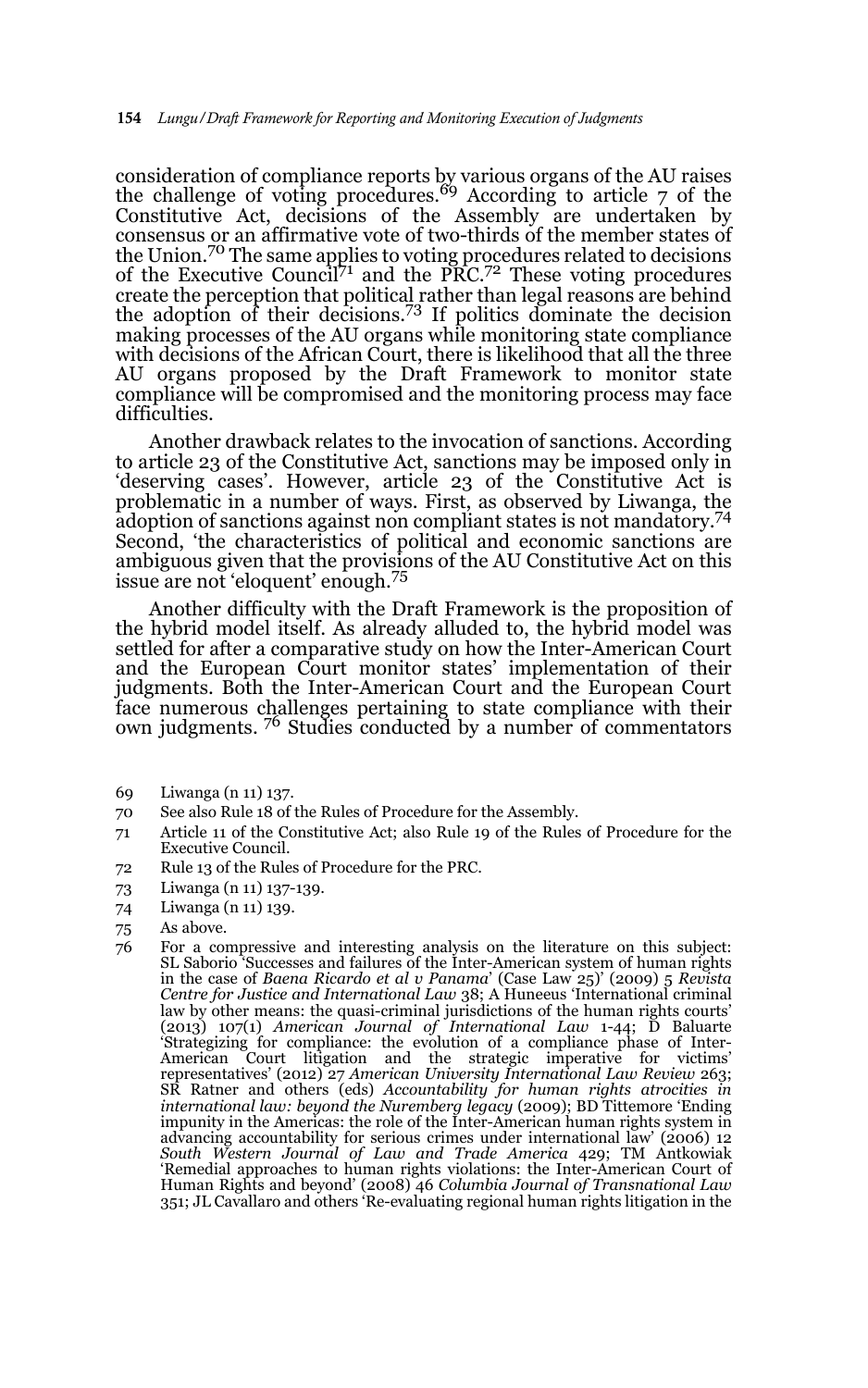have highlighted poor records on state compliance with judgments of the Inter-American Court, $\frac{7}{7}$  Compliance with reparation orders for 'money damages or costs'78 and 'symbolic admissions of responsibility and apologies to affected persons',<sup>79</sup> received high compliance levels. Statistically, 'out of 31 such measures ordered by the [Inter-American Court], 84 have been implemented, which is a rate of approximately 64 percent.'80 However, the record was different when it came to compliance with orders for states to conduct criminal investigations for crimes 'characterised as an international crime'.81 This shows that there is selective implementation of reparation orders imposed by the Inter-American Court as not all of them are implemented by member states.

Baluarte's study also established that for these types of measures only 1 had been fully implemented during the period under review (2012-2013), representing 'a 2 percent compliance rate.'82 Judge Cancado Trinidade once acknowledged the difficulties that the Inter-American Court faces when it comes to state compliance with its judgments and called for the 'Europeanisation'83 of the Inter-American Court's system of state compliance if things were to improve. Europeanisation of the Inter-American Court entailed the involvement of the OAS General Assembly in monitoring state compliance with its judgments unlike the current practice where the latter is not<br>involved.<sup>84</sup>

The same is the trend with respect to state compliance with reparation orders of the European Court. A good example of this problem can be shown through what transpired in two cases involving the United Kingdom (UK). In the case of *Hirst (No. 2) v UK,*<sup>85</sup> and the pilot-judgment *MT and Greens v UK,*86 both of which concerned the voting rights of prisoners, successive governments of the UK have failed

- 77 twenty-first century: the case of the Inter-American Court' (2008) 102 *American Journal of International Law* 768; DH Hawkins & W Jacoby 'Partial compliance: a comparison of the European and Inter-American Courts of Human Rights' (2010) 6 *Journal of International Law and International Relations* 35; F Basch and others 'The effectiveness of the Inter-American system of human rights protection: a quantitative approach to its functioning and compliance with its decisions' (2010) 7 *Sur International Journal on Human Rights* 9.
- 77 DA Gonzalez-Salzberg 'Do states comply with the compulsory judgments of the Inter-American Court on Human Rights? An empirical study of the compliance with 330 measures of reparation' (2014) *Revista do Instituto Brasileiro de Direitos Humanos* 13.
- 78 Baluarte (n 76) 290-291.
- 79 Baluarte (n 76) 292.
- 80 As above.
- 81 Huneeus (n 76) 15-16; Baluarte (n 76) 298.
- 82 As above.
- 83 Baluarte (n 76) 281-282.
- 84 As above.
- 85 *Hirst v UK (No 2)* (2006) 42 EHRR 41; John Hirst, 'Prisoner voting and the rule of law: the irony of non-compliance', *Oxford Human Rights Hub*, available at http://ohrh.law.ox.ac.uk/prisoner-voting-and-the-rule-of-law-the-irony-of-non-compliance/ (accessed 25 September 2020).
- 86 *MT and Greens v UK* (2011) 53 EHRR 21.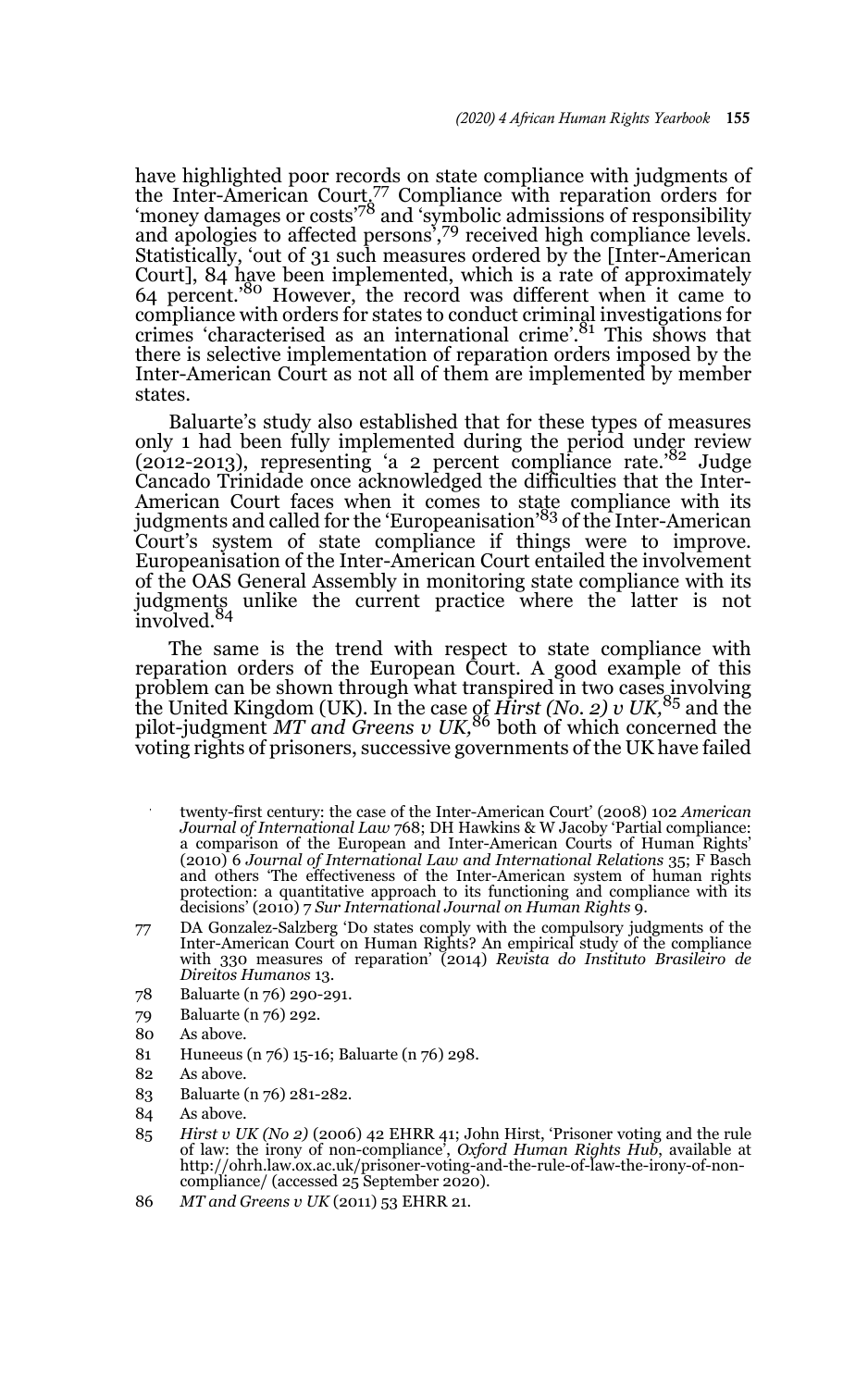to comply with the two judgments of the European Court contrary to<br>their treaty obligations.<sup>87</sup> The CoM also failed to enforce t<u>h</u>e judgment of the European Court in the case of *Khashiyev v Russia,*<sup>88</sup> where the Russian Federation was ordered to compensate the applicant and other victims. The above cases highlight the challenges facing the CoM in enforcing judgments of the European Court.

The foregoing observations, therefore, attest to the fact that although the Inter-American Court and the European Court have made tremendous progress in monitoring states' implementation of their judgments, they also continue to face challenges. The resolution by the African Court to adopt a hybrid model is an indication that both the political or judicial models, *per se,* are not persuasive for the African Court to adopt severally. The hybrid model gives the African Court, both the security and advantage, to utilise all available options including political mechanisms in enforcing its judgments. It also uniquely places the African Court in a position of strength as it has the option of choosing on which approach to take in a given situation depending on circumstances.<sup>89</sup>

The limitations and challenges presented by the hybrid model should serve as a touchstone for evaluating the proposed Draft Framework; redesigning and restructuring it as a foundation for a strong enforcement regime for the African Court. The African Court needs to lay a foundation for a strong enforcement regime through legal reforms including localising the enforcement of its judgments in member states' legal framework. As the Draft Framework calls for an amendment to African Court's Rules of Procedure and other relevant documents that would enable the formalisation of new processes and practices,90 it would be ideal for the enforcement of judgments to be localised in member states' legal systems.

### **5 LOCALISATION OF JUDICIAL DECISIONS**

Localisation of judgments of the African Court entails the ability by states to allow the enforcement of its judgments before national courts, using national legal framework. It is a call for state parties to the African Court to explicitly provide in their legislative framework provisions that mandate national courts to 'adjudicate compliance issues with

<sup>87</sup> M Foster '*Hirst v United Kingdom* (No 2): A Danger for Both the UK and Europe' (2013) *King's Student Law Review* online at https://blogs.kcl.ac.uk/kslr/?p=409 (accessed on 11 August 2020). E Bates 'The continued failure to implement *Hirst v UK*' (2015) *European Journal of International Law Talk*, at https:// www.ejiltalk.org/the-continued-failure-to-implement-hirst-v-uk/ (accessed 25 September 2020).

<sup>88</sup> *Khashiyev v Russia; Akayeva v Russia* (2005) EHRR 42.

<sup>89</sup> On why a strong regional court like the African Court is important for democracy, rule of law and human rights in general, see K Nyman-Metcalf and others 'Why should we obey you? Enhancing implementation of rulings by regional courts' (2017) 1 *African Human Rights Yearbook* 167-190.

<sup>90</sup> Draft Framework (n 10) para 4(vi).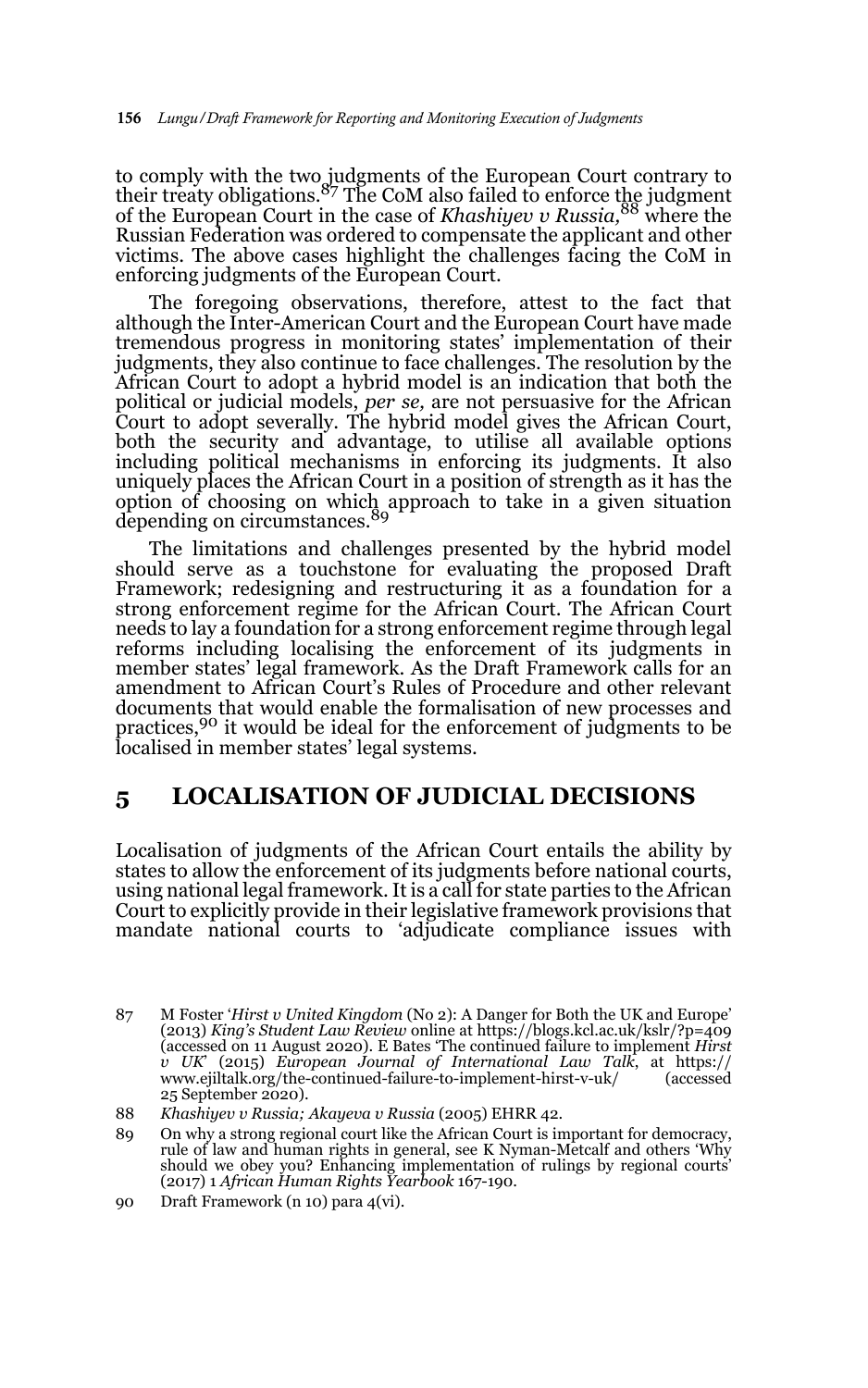international judgments'.<sup>91</sup> Localisation is not an invitation for the African Court to replace national courts. It rather is a call for member states to utilise their already existing national legal frameworks to enforce the African Court's judgments.

This idea stems from the premise that in almost all African Court's member states there are laws and practices around enforcement of foreign judgments. The only difference is the manner in which these laws are enforced, particularly between common law and civil law jurisdictions.92 With the proposed Draft Framework, states need to redesign their laws in such a way that the definition of 'court' should include international tribunals like the African Court. The Rules of Court of the African Court should also incorporate the concept of localisation as defined above. Rule 64 of the Rules of the Court, which deals with notification of judgment of the African Court, and also empowers the Executive Council to monitor execution of judgments, must be amended to incorporate the principle of localisation.

The Constitutional Court of South Africa extended the concept of 'foreign court' under the country's common law principles to include an international 'tribunal'93 when it was faced with an appeal against the order of the High Court. In *the Government of the Republic of Zimbabwe v Fick* (*Fick* case),94 the High Court of South Africa had authorised the registration and enforcement of a cost order against the Government of the Republic of Zimbabwe in favour of the applicant and other farmers. The facts leading to the Constitutional Court's application were that the SADC Tribunal had delivered a judgment in favour of a group of farmers whose land was expropriated by the Government of Zimbabwe without compensation. The farmers failed to enforce their orders before the SADC Tribunal. After failing on their numerous attempts to enforce the SADC Tribunal judgment, they approached the High Court to register and enforce the orders of the SADC Tribunal. The High Court granted the order and on appeal, the Constitutional Court held that the High Court had correctly allowed the enforcement of the order in South Africa. In order to arrive at this conclusion, the Constitutional Court 'developed the common law on the enforcement of foreign judgments and orders to apply it to the Tribunal'.95 The foregoing extension allowed the Constitutional Court to find jurisdiction for the High Court and other domestic courts in the country to register the costs order. This reasoning ought to equally apply to the African Court.

- 91 Liwanga (n 11) 148.
- 92 T Maluwa 'The incorporation of international law and its interpretational role in municipal legal systems in Africa' (1998) 23 South African Yearbook of<br>International Law 45-64; AO Adede 'Constitutionalism, culture and tradition:<br>African experience on the incorporation of treaties into domestic law' (19 *African Yearbook of International Law Online* 239; RF Oppong 'Enforcing judgments of the SADC Tribunal in the domestic courts of member states' (2010) *Monitoring Regional Integration in Southern Africa Yearbook* 115.
- 93 *Government of the Republic of Zimbabwe v Fick and others* 2013 5 SA 325 (CC) para 72.
- 94 As above.
- 95 As above.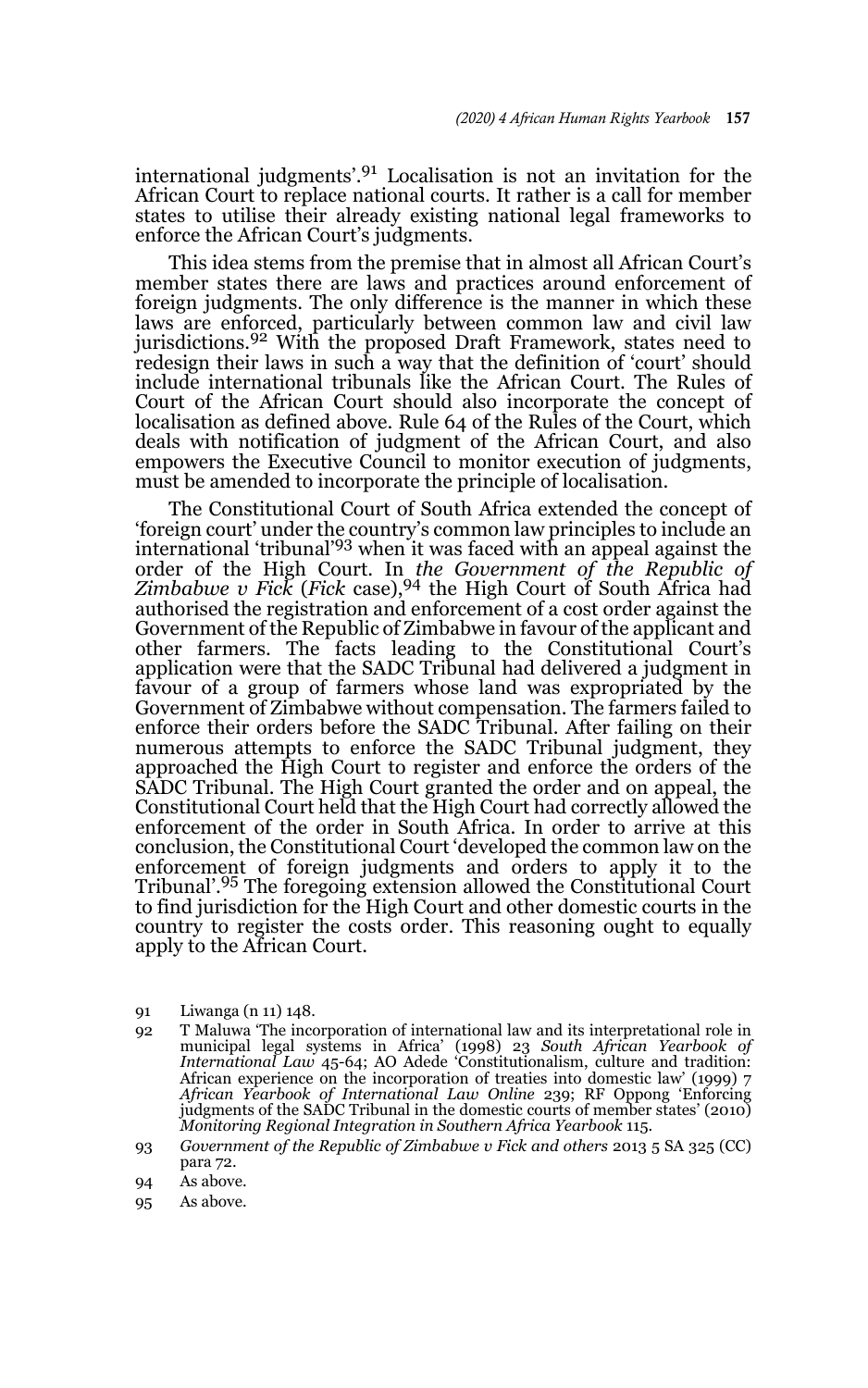The execution of judgments of regional international tribunals before national courts is not new to most AU member states. It is a principle that is already part of the law of four sub-regional economic integration tribunals of ECOWAS Court of Justice, the EAC Court of Justice, the COMESA Court and the SADC Tribunal, to which most of the state parties to the African Court Protocol are also affiliated. Article 24(2) of the Supplementary Protocol to the ECOWAS Court of Justice<sup>96</sup> states as follows:<sup>97</sup>

Execution of any decision of the Court shall be in form of a writ of execution, which shall be submitted by the registrar of the Court to the relevant Member State for execution according to the rules of civil procedure of that Member State.

Article 24(3) of the Supplementary Protocol to the ECOWAS Court of Justice also imposes an obligation on the appointed authority of an ECOWAS member state to enforce a writ issued by the ECOWAS Court in its territory. Once the national appointed authority verifies the authenticity of the writ, it cannot be questioned. Article 44 of the Treaty<br>for the Establishment of the East African Community (EAC Treaty)<sup>98</sup> has a similar provision:99

The execution of a judgment of the Court which imposes a *pecuniary obligation* on a person shall *be governed by the rules of civil procedure in force in the Partner State* in which the execution is to take place.

The responsibility for verifying the authenticity of the East African Court of Justice's judgment is vested in the Registrar of the Court.100 According to article 40 of the Treaty Establishing the Common Market for Eastern and Southern Africa (COMESA Treaty) an order for execution,

shall be appended to the judgment of the Court which shall require only the verification of the authenticity of the judgment by the Registrar whereupon, *the*<br>party in whose favour execution is to take place, may proceed to execution in<br>accordance with the rules of civil procedure in force in that

Article 32(1) of the SADC Tribunal Protocol<sup>102</sup> also explicitly states that the 'laws and rules of civil procedure for the registration and enforcement of foreign judgments in force in the territory of the state in which the judgment is to be enforced shall govern enforcement'.

- 96 Supplementary Protocol A/SP.1/01/05 Amending the preamble and articles 1, 2, 9 and 30 of Protocol A/P.1/7/91 Relating to the Court of Justice and article 4 paragraph 1 of the English version of the said Protocol, done at Accra, Ghana 19 January 2005, available at http://prod.courtecowas.org/wp-content/uploads/ 2018/11/Supplementary\_Protocol\_ASP.10105\_ENG.pdf (accessed 25 September 2020).
- 97 Emphasis added. See also the Revised Treaty of the Economic Community of West African States (ECOWAS), Protocol  $(A/P.1/7/91)$  on the Community Court of Justice of the Economic Community of West African States, done at Abuja on 6 July 1991.
- 98 The Treaty for the Establishment of the East African Community, done at Arusha, Tanzania, 30 November 1991 (as amended on 14 December 2006 and 20 August 2007).
- 99 Emphasis added.
- 100 Article 44 of the EAC Treaty.
- 101 Emphasis added.
- 102 See Protocol on Tribunal in the Southern African Development Community done on 7 August 2000.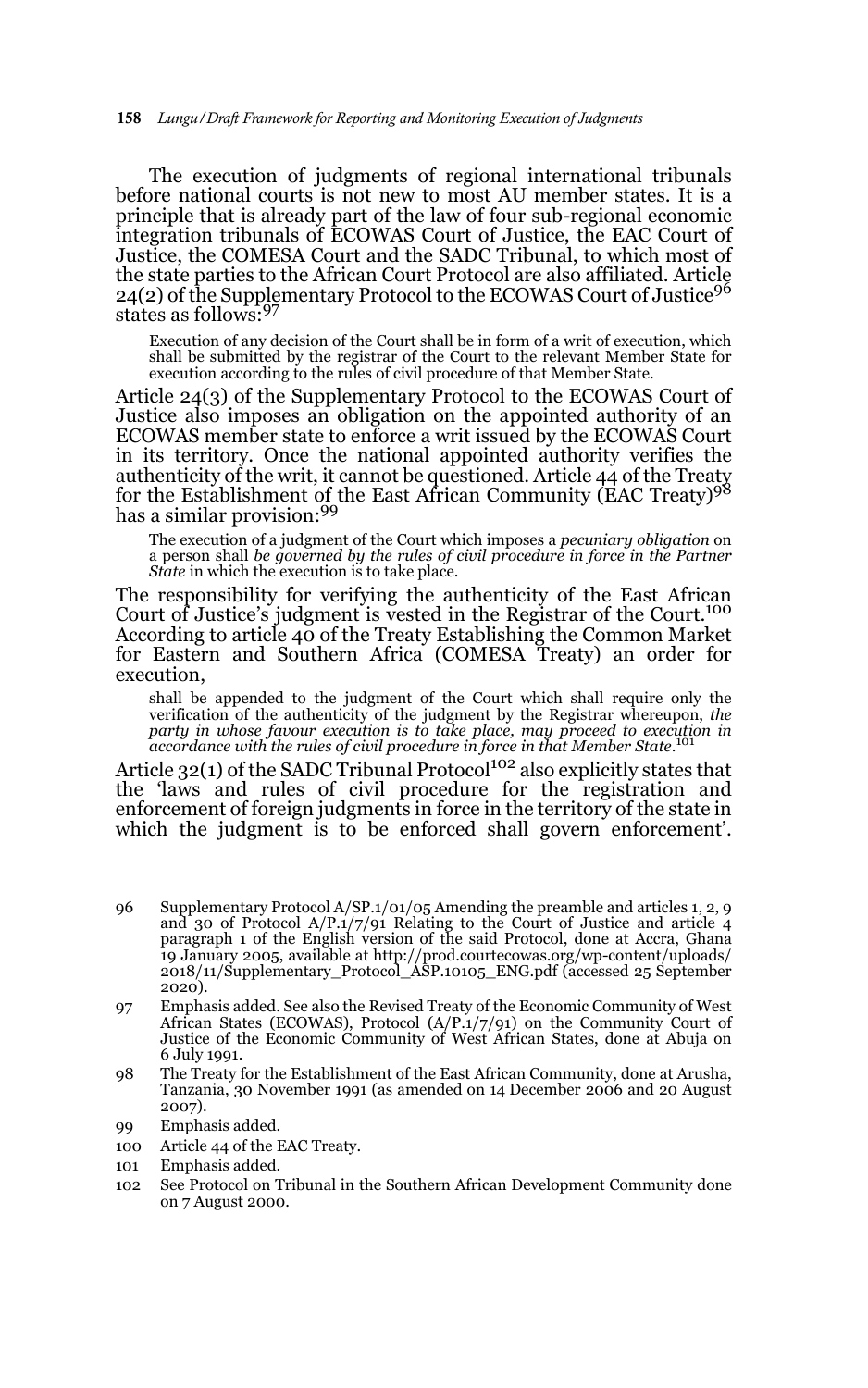Member states of SADC are also obliged under article 32(2) of the SADC Protocol to 'take forthwith all measures necessary to ensure execution of decisions of the Tribunal' as they are binding and 'enforceable within the territories of the states concerned.'<sup>103</sup>

Apart from the EAC and COMESA Courts' treaties allowing for domestic enforcement of *pecuniary obligations* only, and conferring the court discretion on where to enforce their judgments,104 two themes stand out in the above sub-regional economic integration community treaties. First, they contain the principle of 'recognition, promotion and protection of human and peoples' rights in accordance with the provisions of the African Charter on Human and Peoples' Rights'.<sup>105</sup> All the sub-regional economic integration tribunals All the sub-regional economic integration tribunals reference the African Charter in their pursuit of 'recognition and observance of the rule of law',<sup>106</sup> among other values.<sup>107</sup> In the case of the African Court, the Rules of Procedure yet to be adopted need to also incorporate the domestic enforcement of 'any judgment' including cases with non-pecuniary obligations as most of its reparation orders are non-pecuniary in nature. Each state party to the African Court Protocol must equally move towards enforcing non-pecuniary foreign judgments. Second, the enforcement of judgments of all regional tribunals cited above is in accordance with the respective member states' rules of civil procedure. This means that once a judgment is delivered by the African Court, the petitioners may start proceedings on enforcement of judgments against the respondent state using the national legal framework. This makes the implementation of tribunal judgments potentially different among member states as common law and civil law systems sometimes follow different procedures and<br>practices on the enforcement of foreign judgments.<sup>108</sup> What matters is that domestic processes on enforcing foreign judgments are followed.

It is also significant to note that a majority of the AU member states belong to one or two of the four major sub-regional economic integration Communities whose founding instruments entrench the

- 103 Article 32(3), SADC Tribunal Protocol.
- 104 Liwanga (n 11) 120.
- 105 Article 6(e) of the COMESA Treaty. In the EAC other provisions that also reference the promotion and protection of human rights include articles 3(3)(b), 5(1), (3)(f), 120, 123, 124, 146 and 147.
- 106 Article 6(g) of the COMESA Treaty.
- 107 Article 4 of the Consolidated Text of the Treaty of the Southern African Development Community; articles  $6(d)$  and  $7(2)$  of the Treaty for the Establishment of the East African Community, signed in Arusha Tanzania, on 30 November 1999; Preamble and article  $4(g)$  of the Revised Treaty of the Economic Community of West African States (ECOWAS), done at Cotonou, Benin on 24 July 1993, also available online at https://www.ecowas.int/wp-content/ uploads/2015/01/Revised-treaty.pdf*,* (accessed 11 August 2020); *Ousainoue Darboe and 31 Others v The Republic of Gambia*, 20 January 2020, (Suit No ECW/CCJ/APP/27/1) (Judgment No ECW/CCJ/JUD/01/20), available at http:// prod.courteco was.org/wp-content/uploads/2020/03/JUD-ECW-CCJ-JUD-01-<br>20-OUSAINOU-DARBOE-JUDGEMENT-FINAL-20-January-2020-3.pdf. (accessed 25 Septem-ber 2020); J Otieno-Odek *Judicial enforcement and implementation of EAC law* (2017) 467-485.

<sup>108</sup> Liwanga (n 11) 140-141.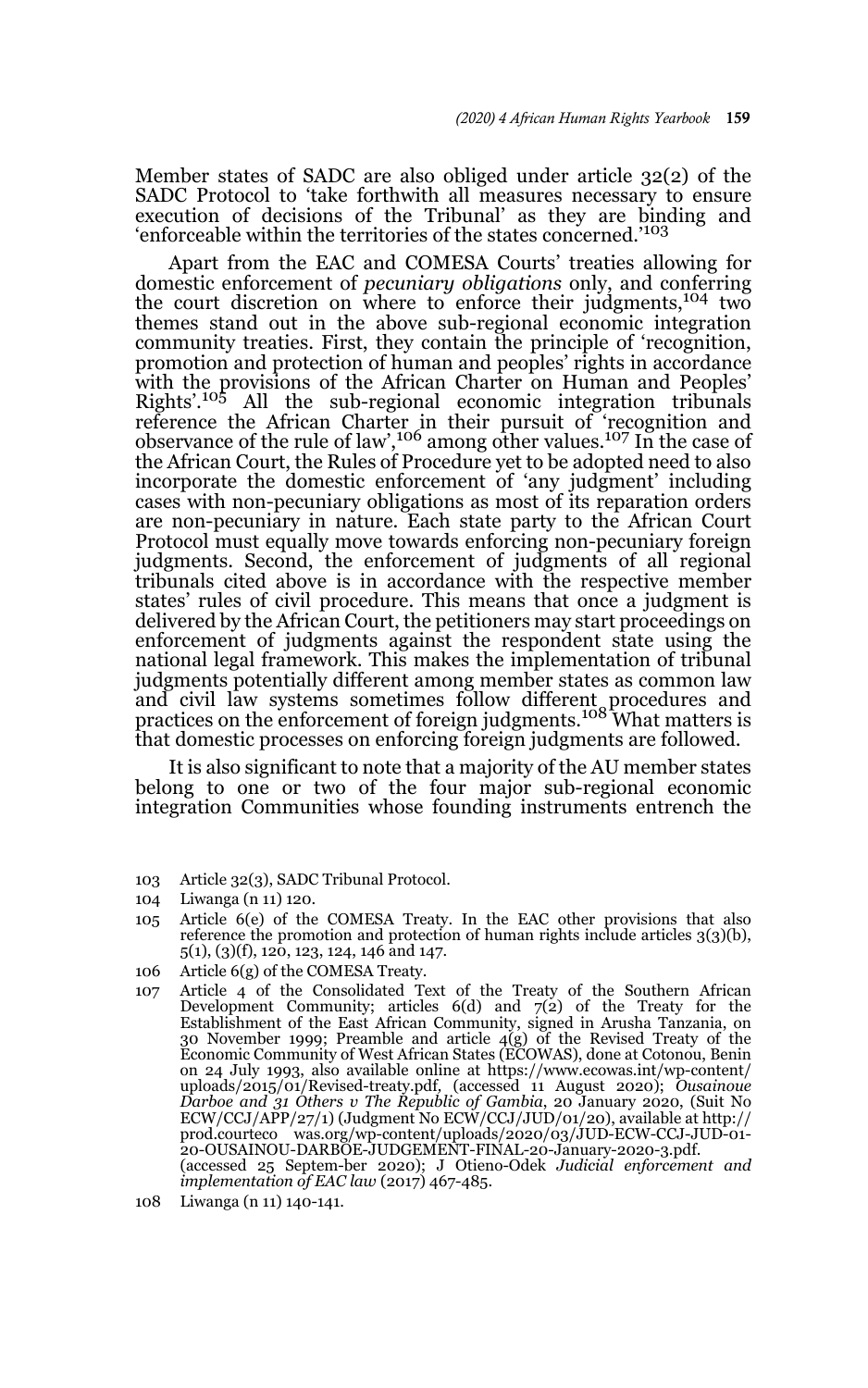principle of enforcing their tribunal judgments before national courts using national laws and practices. ECOWAS has 15 member states,<sup>109</sup> SADC has 16 member states,  $110$  COMESA has 19 member states  $111$  and the EAC has 5 member states.<sup>112</sup> Approximately 10 of these member states, who are also AU member states, belong to multiple regional economic integration community arrangements. This means that a majority of AU member states are parties to treaties that entrench the principle of enforcing foreign judgments before national legal frameworks. It is, therefore, difficult to reconcile why state parties to the African Court take a hostile position on this subject while belonging to the above cited sub-regional court arrangements. While most pieces of legislation on enforcement of foreign judgments are based on reciprocity between or among states, the fact that a majority of AU member states have ratified or consented to the above four treaties strengthens the case for the enforcement of African Court's judgments before national courts.

Strengthening national judicial and political systems for enforcing human rights violations also finds support in academic scholarship.<sup>113</sup> Using the case study of the European Court's response to the growing backlog of cases filed by individual complainants, Helfer argues that the ECHR must recognise the principle of 'embeddedness' in national legal systems'.<sup>114</sup> This principle aims at incentivising national courts to apply principles of the European Convention as interpreted by the European Court,<sup>115</sup> so as to ensure that such principles are embedded in national laws. Helfer's argument calls for the redesigning and strengthening of international tribunals' supervisory systems so that instead of micromanaging the enforcement of state compliance with the European Court, they empower national courts to apply community principles domestically.<sup>116</sup> The principle of 'embeddedness', with its focus on strengthening national or local mechanisms for enforcing human rights violations, is similar to localisation. Just like localisation, it targets the entrenchment of Community law principles in domestic legal systems thereby capacitating national courts in enforcing Community judgments.

- 109 Treaty of the Economic Community of West African States (ECOWAS) concluded at Lagos on 28 May 1975; The Revised Treaty of the Economic Community for West African States (ECOWAS) done at Cotonou, 24 July 1993.
- 110 The Consolidated Text of the Treaty of the Southern African Development Community, signed on 21 October 2015.
- 111 Treaty Establishing the Common Market for Eastern and Southern Africa, done at Kampala, Uganda, on 5 November, 1993.
- 112 Treaty for the Establishment of the East African Community, done at Arusha, Tanzania on 30 November, 1991 (as amended on 14 December 2006 and 20 August 2007).
- 113 LR Helfer 'Redesigning the European Court of Human Rights: embeddedness as a deep structural principle of the European Court of Human Rights regime' (2008) 19 *European Journal of International Law* 125-159, 126.
- 114 Helfer (n 113) 125.
- 115 Helfer (n 113) 153.
- 116 Helfer (n 113) 130.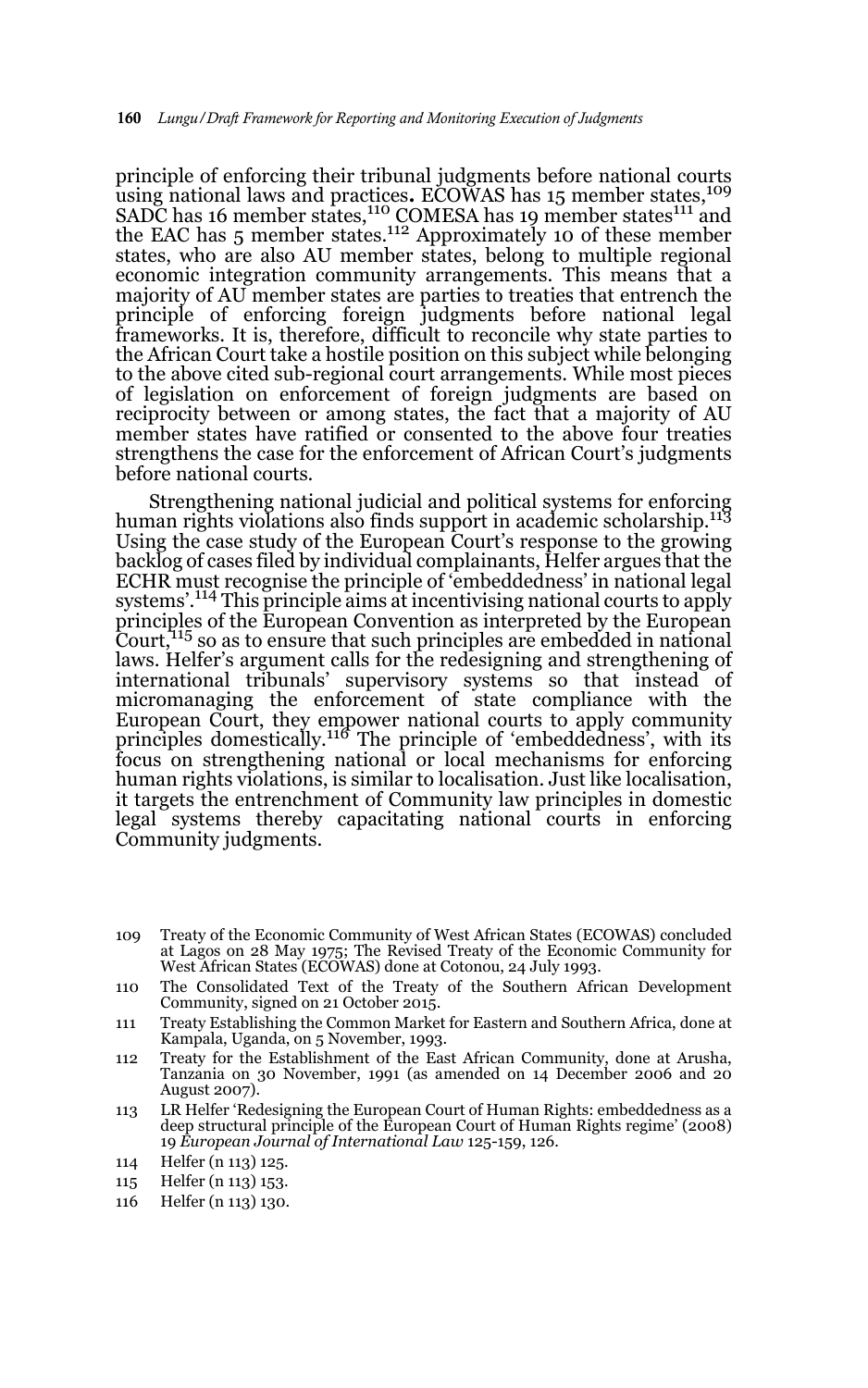Huneeus' thesis, on the other hand, is that international tribunals must foster good relationships with national judicial and political mechanisms if state compliance with their judgments is to be improved.117 According to Huneeus, international tribunals must 'reach out to the judicial organs of the nations against which they issue judgments',<sup>118</sup> so that mutually beneficial relationships that 'foster the commitment of these state actors to the implementation project'119 are cultivated. While Huneeus's thesis promotes advocacy initiatives between regional human rights tribunals and national courts to promote compliance, it is a call for community courts to 'be attendant to the national context<sup>'120</sup> in which such courts operate. Although Huneeus's scholarship takes a slightly different approach to that of Helfer, they both advocate for the localisation of judicial operations so that remedies imposed by international tribunals are easily implemented at home. Their approaches encourage community courts to not lose sight of both the building of relationships with national courts and establishing synergies of their work.

Oppong argues that enforcing judgments before national courts is 'perhaps the most potentially effective means for securing compliance with decisions of international courts and enhancing the effectiveness of international adjudication.'121 According to him, the usage of national courts in the enforcement of tribunal judgments depoliticises 'the post adjudicative phase of international litigation.'122 He argues that the other benefit of enforcing international judgments in national courts is that this process helps in the linkage of the two systems,  $123$ which in the long run helps in the integration agenda of most African countries. Oppong also highlights the fact that post-adjudicative process in national courts, unlike international tribunals, is 'rule oriented, and can therefore be beneficial to individuals'124 that brings up their claims before their international human rights tribunals. Oppong's thesis puts in perspective the need to reconsider and restructure the Draft Framework as, in its current state, it does not provide for the localisation of enforcing African Courts judgments. The Draft Framework does not promote the development of synergies and relationship building between the African Court and national courts.

The Draft Framework can be strengthened if it formalises the place of national legal processes in the enforcement agenda. While localisation of tribunal judgments has its challenges including the absence of national laws that incorporate the principles for its domestic application, it is a progressive way of ensuring that individuals who

- 117 Huneeus (n 76) 493
- 118 Huneeus (n 76) 526.
- 119 As above.
- 120 Baluarte (n 76), see also G Neuman 'Import, export, and regional consent in the Inter-American Court of Human Rights' (2008) 19 *European Journal of International Law* 101.
- 121 Oppong (n 92) 121.
- 122 As above.
- 123 Oppong (n 92) 121.
- 124 As above.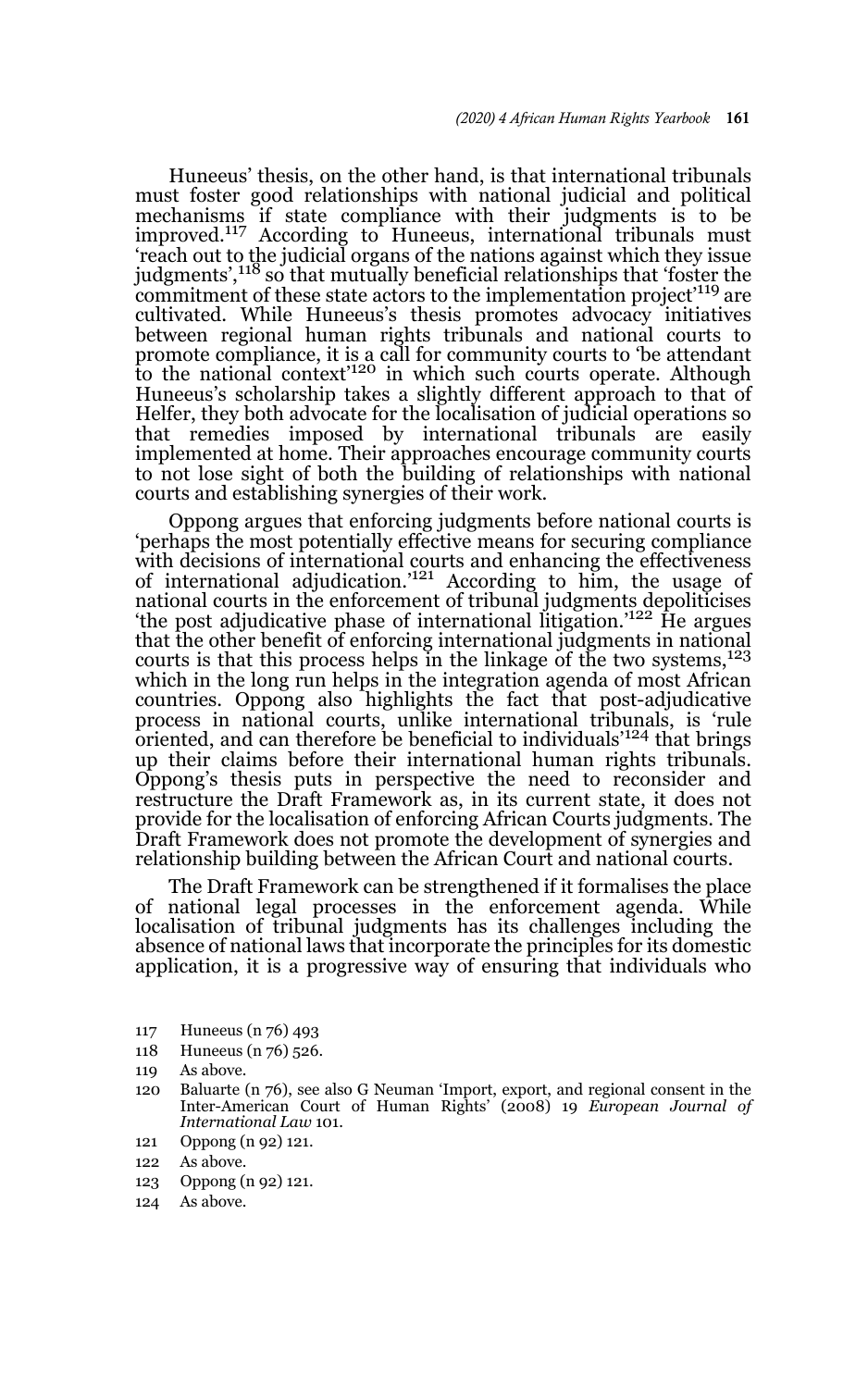seek for remedy before international tribunals enjoy the fruits of their litigation. Since various AU organs will be required to consider the Draft Framework, the African Court can leverage the opportunity that is beginning to manifest with the proposed Draft Framework and enact a provision similar to the one contained in the Agreement establishing the Caribbean Court of Justice.125 Article XXVI(a) of this Agreement calls for the

the enactment of legislation to ensure that […] any judgment, decree, order or sentence of the Court given in exercise of its jurisdiction shall be enforced by all courts and authorities in any territory of the Contracting Parties as if it were a judgment, decree, order or sentence of a superior court of that Contracting Party.126

The importance of this provision is that it shifts the responsibility of complying with treaty obligations to member states. State parties to the African Court Protocol cannot, therefore, object to complying with its judgment if the above provision is adopted as part of Community law, nor cite the existence of national law for its failure to comply. The EACJ in the case of *Peter Anyang Nyongo v The Attorney General of the Republic of Kenya,*127 clarified this principle in the following way:128

It cannot be lawful for a state that with others voluntarily enters into a treaty by which rights and obligations are vested, not only on the state parties but also on their people, to plead that it is unable to perform its obligation because its laws do not permit it to do so.

Localisation of decisions of the African Court in national legal mechanisms accords an opportunity for national courts to influence state compliance with judgments of international tribunals. As the Draft Framework focuses largely on the influence of political mechanisms at Community level with respect to the role of the PRC, the Executive Council and the Assembly, to monitor state compliance with decisions of the African Court leaving out national legal processes, there is need to include them in the reform agenda.

### **6 CONCLUSION**

This article has analysed the Draft Framework for monitoring judgments of the African Court and also recommended ways of strengthening it. The article argues that while the Draft Framework gives the African Court a host of possible options which can be deployed to improve state compliance with its decision, it needs strengthening. One way of doing so is to localise the enforcement regime of the African Court in national legal systems. Localisation of the enforcement of African Court's judgments can be attained through the amendment of the Rules of the Court, and also where AU member states domesticate the enforcement of the Court's rules before their national legal framework. Incorporating provisions on enforcing judgments of the

126 Article XXXVI(a) of the Agreement establishing the Caribbean Court of Justice.

<sup>125</sup> Agreement Establishing the Caribbean Court of Justice, done at St. Michael, Barbados on 14 February 2001; Oppong (n 92) 127.

<sup>127</sup> *Peter Anyang Nyongo v The Attorney General of the Republic of Kenya, EACJ* Reference 1 of 2006, Judgment of 30 March 2007.

<sup>128</sup> As above, 41.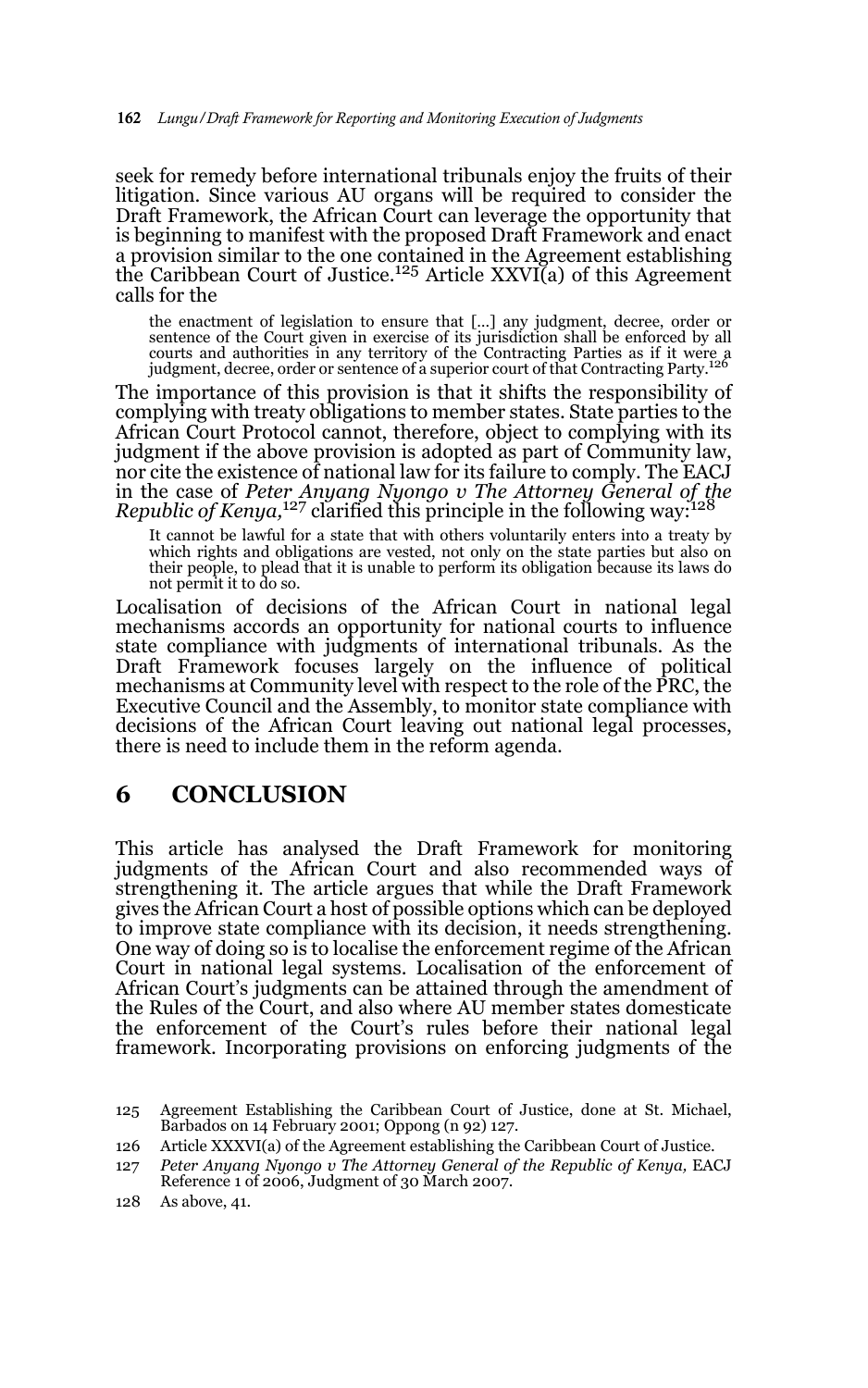African Court before national courts is not foreign to most of the member states belonging to the four sub-regional tribunals of ECOWAS, EAC, COMESA and SADC that have similar provisions and practices. Thus, the African Court's Rules and practices must focus on formalising the processes and practices of localisation so that a culture of compliance with judgments of the African Court can be developed.

The above discussion has disclosed that the African Court does not have a provision that compels state parties to the Court Protocol to enforce its judgments before national courts. It also does not provide for the obligation of member states to incorporate or domesticate the enforcement of African Court's judgments under their national laws. Prioritising the linkage between the enforcement regime of the African Court and member states' national courts must be the focus of the proposed Draft Framework. The reform agenda must incorporate the principles of localisation so that 'national courts [are empowered] to<br>execute, more or less automatically'<sup>129</sup> judgments of the African Court. As it has already been discussed, empowering national courts to enforce judgments of international tribunals is not new to the African continent as the founding instruments of four regional integration communities of ECOWAS, EAC, COMESA and SADC also permit the enforcement of their judgments before national courts. However, this cannot be possible if member states of the African Court, particularly those from dualist systems, do not incorporate the principle of localisation of judgments under their laws. Liwanga rightly makes this observation:<sup>130</sup>

Empowering domestic courts to have jurisdiction over noncompliance with the judgments of international courts, would increase the likelihood that the beneficiaries of international judgments could get them enforced by appr the municipal courts of the defaulting States and Parties.

In light of the foregoing, therefore, the Draft Framework must call for the registration of judgments of the African Court before national courts in accordance with respective member states' national legal framework on enforcement of foreign judgments. To ensure certainty, a judgment of the African Court must not be subject to review before national courts and must have the same effect as judgments delivered by national courts for purposes of execution.<sup>131</sup> Localisation of judgments of the African Court serves both functional and normative purposes in that resources and time spent on adjudicating cases before<br>international tribunals are saved.<sup>132</sup> As for the normative function, localisation of judgments of the African Court helps in providing 'a measure of deference to national actors in situations where such deference is appropriate'.<sup>133</sup>

Another issue related to localisation of judgments of the African Court is that it helps in the relationship cultivation between Judges of the African Court and national courts. One area identified by Huneeus

- 129 Helfer (n 113) 150.
- 130 Liwanga (n 11) 140.
- 131 Oppong (n 92) 134.
- 132 Y Arai-Takahashi *The margin of appreciation doctrine and the principle of proportionality in the jurisprudence of the ECHR* (2002) 235.
- 133 Helfer (n 113) 128.